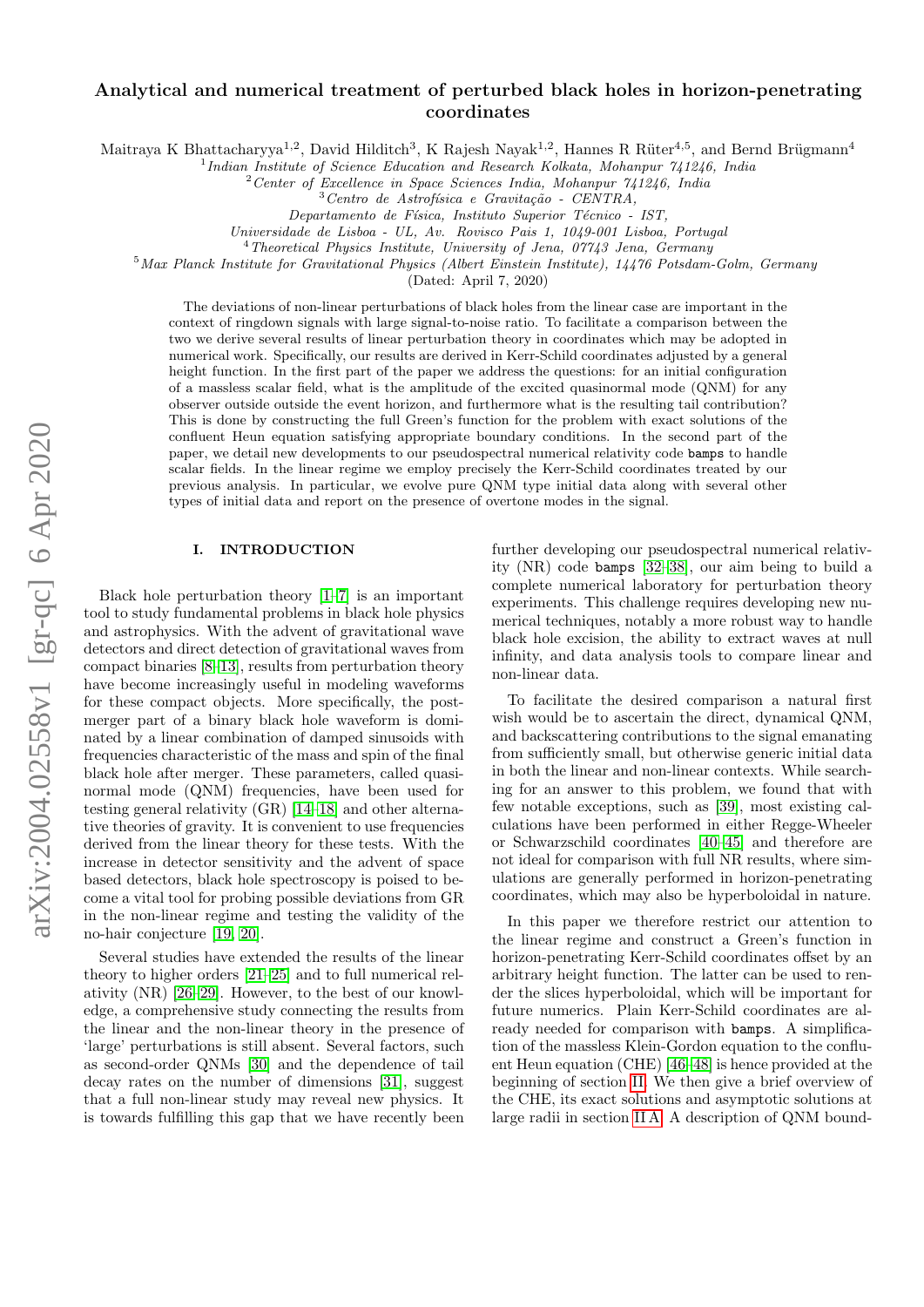ary conditions in several coordinate systems along with an overview of the analytic continuation method used to construct them is provided in section [II B.](#page-5-0) The exact Green's function for the problem is constructed using these solutions in section [II C.](#page-7-0) This is then used to compute the quasinormal mode excitation factors (QNEFs) in section [II D.](#page-7-1) Separate approximations for the tail at low, medium and high frequencies are discussed in section [II E.](#page-8-0) The contribution from the direct part of the signal is discussed in section [II F.](#page-11-0)

It has been recently suggested that overtone modes may play an important role in modeling the QNM part of the signal [\[49–](#page-23-7)[51\]](#page-23-8). Our analytic calculations and our Green's function results are valid for arbitrary initial data in an arbitrary time coordinate related to the Kerr-Schild time by a height function  $h(r)$ . In the second part of the paper, for simplicity we work in the special case of spherical symmetry and evolve various configurations of a massless scalar field on the Schwarzschild background in Kerr-Schild coordinates. This presupposed spherical symmetry ensures that  $l \geq 1$  modes are not excited and QNM ringing is comprised of the principal frequency and overtone frequencies of the  $l = 0$  mode. After a description of the numerical setup, the scalarfield project and the initial data within bamps in section [III A](#page-12-0) and [III B,](#page-12-1) we perform tests of the tail results and determine the number of terms that are needed in a data analysis model to accurately model the numerical results in section [III C.](#page-13-0) One goal of the work is to investigate the effect of specialized initial data. This is pursued in section [III D,](#page-15-0) where we employ a method to evolve a pure QNM solution to obtain an arbitrarily long ringing time near the horizon. This allows us to evolve and detect overtones or a linear superposition of them. We then discuss the possibility of detecting overtone modes from generic initial data and discuss the restricted circumstances under which this is possible. Finally, we devise a strategy to prepare specialized initial data with sine-Gaussians which can be used to obtain long ring-down signals, which improves our ability to detect the first overtone substantially, at least for observers far from the horizon. We also demonstrate that irrespective of the initial data the effect of the branch cut present in the Green's function construction becomes important during intermediate and late time ringing. We then present a brief comparison between the results of our approximate Green's function (for the direct part of the signal) and the numerics in section [II F.](#page-11-0) Finally in section [IV,](#page-20-0) we propose a model for QNM ringing which also incorporates the effect of backscattering, and conclude, discussing the shortcomings of the present approach.

# <span id="page-1-0"></span>II. THE WAVE EQUATION IN HORIZON-PENETRATING COORDINATES

The realistic problem of interest is to evolve an arbitrary configuration of a massless scalar field in the Schwarzschild spacetime and study the response of the



<span id="page-1-1"></span>FIG. 1: Singularities and branch cut of the Green's function in the  $\omega$  plane. The crosses denote singularities corresponding to the quasinormal mode frequencies while the magenta line indicates the branch cut along the negative imaginary  $\omega$ -axis. The contour of integration is represented by the blue curve.

black hole to it. For sufficiently weak matter content, we can perform our simulations in the Cowling approximation, in which the back-reaction from the scalar field on the metric is considered negligible. This simplified problem, which we henceforth refer to as the 'linear problem' is amenable to a Green's function analysis which reveal several interesting physical phenomena whose analogues are observed in the non-linear problem. Our ultimate strategy will be to take approximations of the individual contributions to the Green's function in the linear problem and compare them with numerical simulations performed in the non-linear regime to quantify the deviations. This paper deals with the linear problem in horizon-penetrating coordinates compatible with NR.

A scalar field signal, as seen by an observer outside the event horizon, shows three generic features: a part from the direct transmission of the initial data followed by QNM ringing and then a tail which, at late times follows a power law. These features arise from three different contributions to the Green's function: the high frequency arc, the poles and the branch cut respectively. This is depicted schematically in Fig. [1.](#page-1-1) While calculating the QNM contribution to the signal, we would like to obtain the dynamic excitation amplitudes [\[42\]](#page-23-9) as opposed to assigning constant excitation strengths to each QNM. This sidesteps the 'timing problem' which arises in the latter approach. The timing problem essentially requires a choice of a starting time for observation such that computed integrals do not diverge after that time. This turns out to be problematic when the initial data is not sharply localized because in that case the starting time is ill-defined [\[43\]](#page-23-10).

The evolution of a massless scalar field is governed by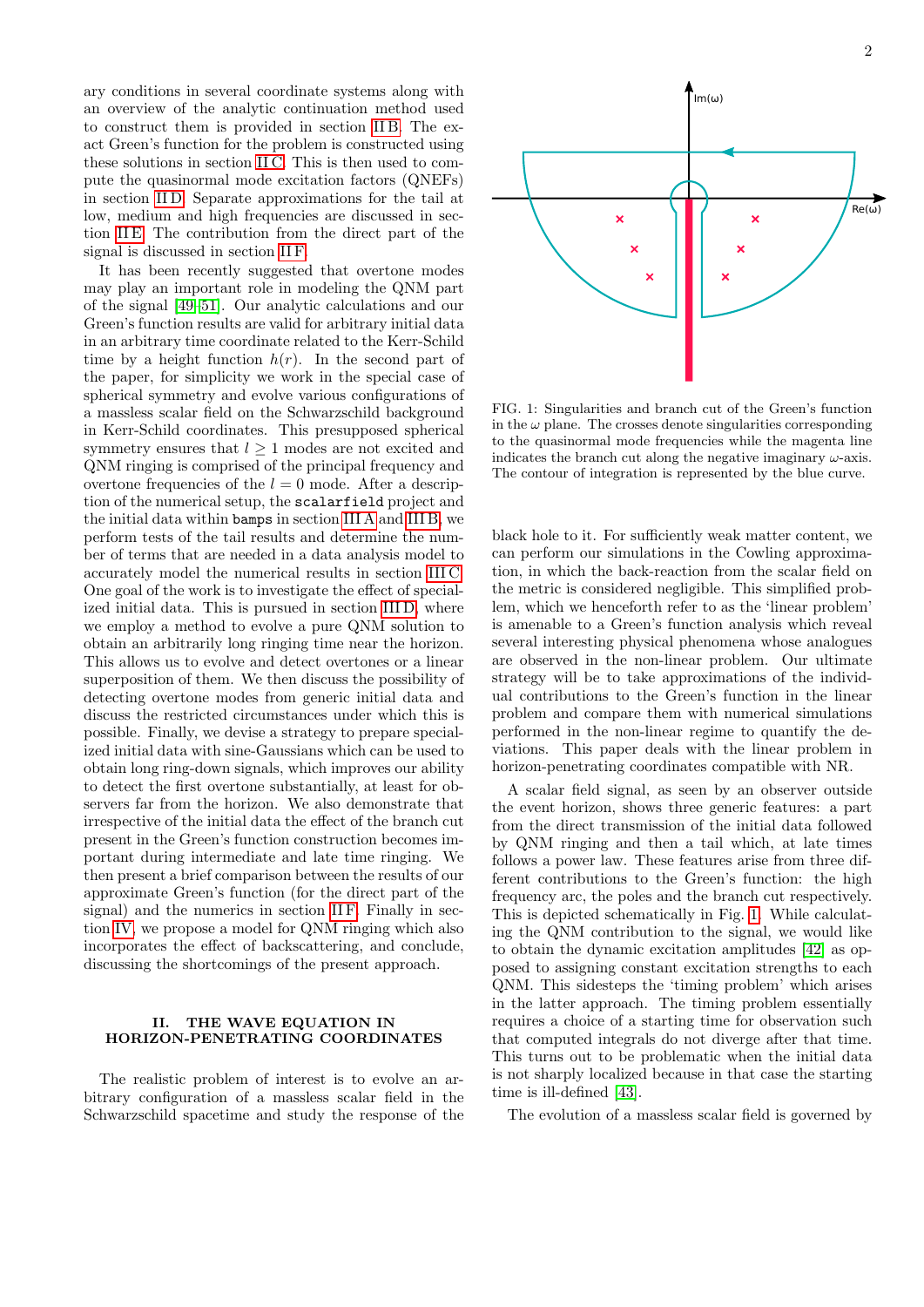the Klein-Gordon equation,

$$
\frac{1}{\sqrt{-g}} \frac{\partial}{\partial x^{\mu}} \left( \sqrt{-g} g^{\mu \nu} \frac{\partial \Phi}{\partial x^{\nu}} \right) = 0, \tag{1}
$$

where  $g_{\mu\nu}$ ,  $g^{\mu\nu}$  and g are the components of the metric, those of the inverse metric and the determinant of the metric respectively. While our calculations would work also for complex scalar fields, we will evolve real scalar fields presently. We consider two sets of coordinates, the Kerr-Schild coordinates  $\{t, r, \theta, \phi\}$  and generalized coordinates  $\{T, r, \theta, \phi\}$  with the two time coordinates related by

$$
t = T + h(r). \tag{2}
$$

The height function  $h$  may be chosen arbitrarily but has a radial asymptotic limit  $h \sim r$ ,  $h' \sim 1$  near futurenull infinity for hyperboloidal slices, spacelike slices which terminate at future null-infinity. In these coordinates, the line element for the Schwarzschild metric can be written as

$$
ds^{2} = -\left(1 - \frac{2M}{r}\right)dT^{2} + \left(\frac{4M}{r} + \frac{4Mh'}{r} - 2h'\right)dTdr
$$
  
+ 
$$
\left(1 + \frac{2M}{r} + \frac{4Mh'}{r} - h'^{2} + \frac{2Mh'^{2}}{r}\right)dr^{2}
$$
  
+ 
$$
r^{2}(d\theta^{2} + \sin^{2}\theta d\phi^{2}).
$$
 (3)

The field is expanded in a basis of spherical harmonics according to the ansatz,

$$
\Phi(T,r,\theta,\phi) = \sum_{l,m} K_{l,m}(T,r) Y_{l,m}(\theta,\phi).
$$
 (4)

The coefficients  $K_{l,m}$  are obtained using

$$
K_{l,m}(T,r) = \int_{\theta=0}^{\pi} \int_{\phi=0}^{2\pi} \Phi(T,r,\theta,\phi) Y_{l,m}^*(\theta,\phi) \sin\theta d\theta d\phi,
$$
\n(5)

with  $*$  denoting the complex conjugate as usual. An initial configuration of the scalar field is provided by specifying  $K_{l,m}(0,r)$  and  $\partial_T K_{l,m}(T,r)|_{T=0}$  for every  $(l,m)$ . The time evolution of the scalar field can then be computed using the retarded Green's function

$$
K_{l,m}(T,r) = \int G(T,r,r')\partial_T K_{l,m}(T,r')|_{T=0}dr'
$$
  
+ 
$$
\int \partial_T G(T,r,r')K_{l,m}(0,r')dr'.
$$
 (6)

Our main objective throughout the rest of the analysis is to compute the different parts of the retarded Green's function for the QNMs, the tail and the direct transmission of the initial data. To ensure that causality is respected, the above convolution is only performed over the part of the initial data which lies within the past light cone of the observer. To determine this, the coordinate light-speeds of the left moving and right moving solutions must be computed from the roots of the quadratic equation for  $v = dr/dT$ 

$$
\left(1 + \frac{2M}{r} + \frac{4Mh'}{r} - h'^2 + \frac{2Mh'^2}{r}\right)v^2 + \left(\frac{4M}{r} + \frac{4Mh'}{r} - 2h'\right)v - \left(1 - \frac{2M}{r}\right) = 0.
$$
 (7)

In Kerr-Schild coordinates, that is with  $T = t$ , and thus  $h = 0$ , the upper limit of the integration is  $r' = r + T$ while the lower limit is obtained by solving for  $r'$  in

$$
r' + 4M \log(r' - 2M) = r + 4M \log(r - 2M) - T.
$$
 (8)

To reduce the wave equation into an ordinary differential equation, we perform a Laplace transformation

<span id="page-2-3"></span>
$$
\hat{G}(\omega, r, r') = \int_0^\infty G(T, r, r') e^{i\omega T} dT,\tag{9}
$$

with the inverse transform defined as

$$
G(T,r,r') = \frac{1}{2\pi} \int_{-\infty + ic}^{\infty + ic} \hat{G}(\omega, r, r') e^{-i\omega T} d\omega, \qquad (10)
$$

where  $c$  is some positive number.

The retarded Green's function in the frequency domain can then be constructed from two linearly independent solutions to the ordinary differential equation,

$$
r(r - 2M)\frac{d^{2}\hat{K}_{l,m}}{dr^{2}} + 2(r - M - 2i\omega Mr + i\omega r(r - 2M)h')\frac{d\hat{K}_{l,m}}{dr} + (r\omega^{2}(r + 2M) - l(l + 1) - 2i\omega M + i\omega r(r - 2M)h'' - r\omega^{2}(r - 2M)h'^{2} + 4Mr\omega^{2}h' + 2i\omega(r - M)h')\hat{K}_{l,m} = 0,
$$
 (11)

with each solution satisfying one of the boundary conditions for the problem.

Introducing

<span id="page-2-2"></span><span id="page-2-0"></span>
$$
\hat{K}_{l,m} = e^{-i\omega(h \pm r)} H_{l,m}(r/2M),
$$
\n(12)

and rescaling the coordinate according to  $x = r/(2M)$ , we arrive at the confluent Heun equation (CHE) [\[46–](#page-23-5)[48\]](#page-23-6),

$$
\frac{d^2}{dx^2}H_{l,m}(x) + \left(\alpha + \frac{\beta+1}{x} + \frac{\gamma+1}{x-1}\right)\frac{d}{dx}H_{l,m}(x) + \left(\frac{\mu}{x} + \frac{\nu}{x-1}\right)H_{l,m}(x) = 0,
$$
\n(13)

with parameters independent of  $h(r)$ , giving

<span id="page-2-1"></span>
$$
\alpha = -4i\bar{\omega}, \qquad \beta = 0, \qquad \gamma = -4i\bar{\omega},
$$
  

$$
\mu = l(l+1), \qquad \nu = -l(l+1) - 4i\bar{\omega}, \qquad (14)
$$

for the choice of minus sign in Eqn. [\(12\)](#page-2-0). Here we have defined  $\bar{\omega} = \omega M$ . This is the form of the equation that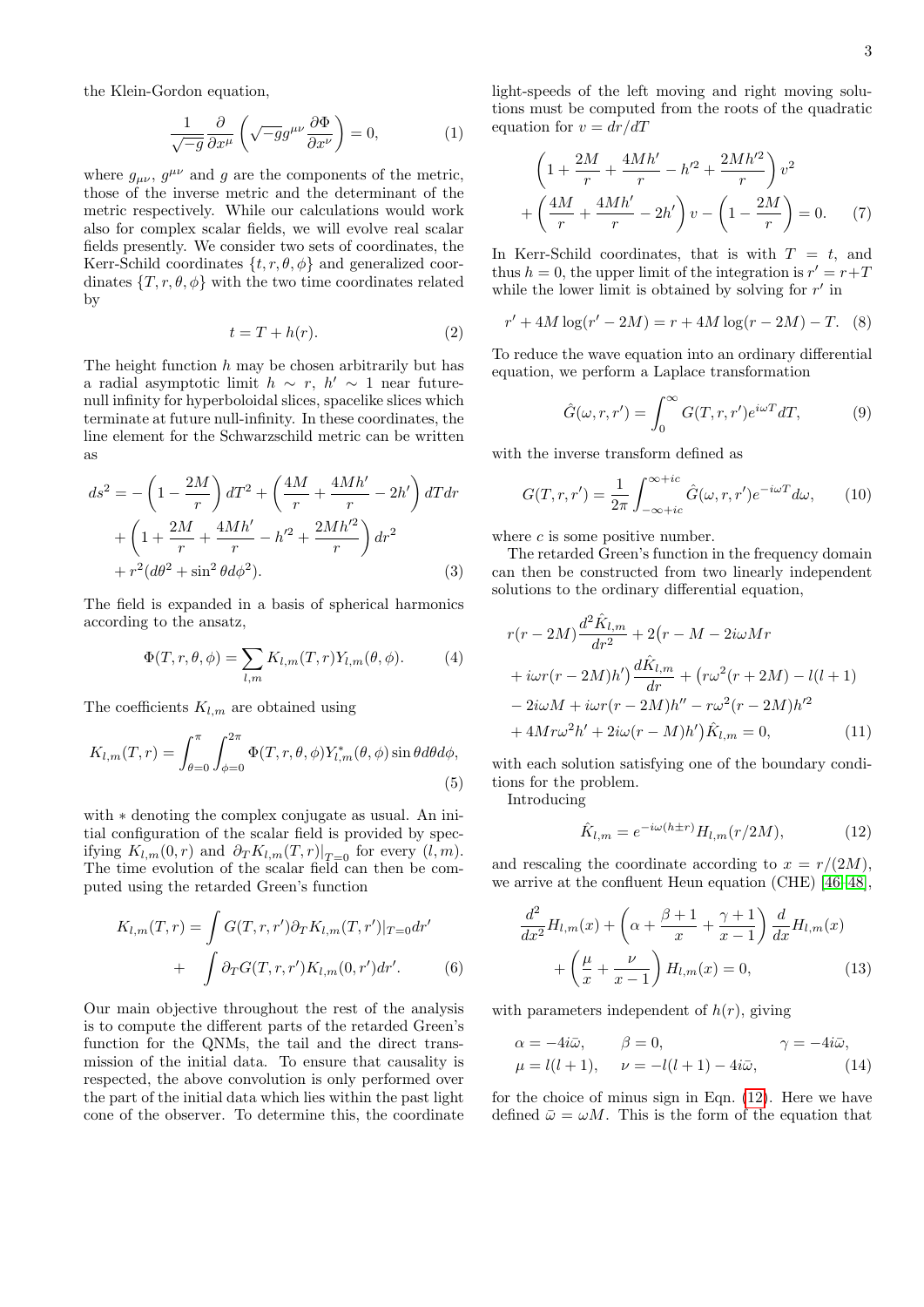we will use for our calculations. An alternative form of the CHE can be written for the plus sign in Eqn. [\(12\)](#page-2-0), with

$$
\alpha = 4i\bar{\omega}, \qquad \beta = 0, \qquad \gamma = -4i\bar{\omega},
$$
  

$$
\mu = l(l+1) + 4i\bar{\omega}, \quad \nu = -l(l+1) + 16\bar{\omega}^2.
$$
 (15)

# <span id="page-3-0"></span>A. The confluent Heun equation

The Heun functions and it's confluent forms have been used to describe physical phenomenon in several disciplines of physics from quantum mechanics and atomic physics to general relativity. A summary of several important papers in physics is provided in [\[52\]](#page-23-11). In black hole perturbation theory, some prominent applications of the CHE include describing exact solutions of the Regge-Wheeler equation [\[46,](#page-23-5) [53\]](#page-23-12), wave equation in Eddington-Finkelstein and Painleve-Gullstrand coordinates [\[54\]](#page-23-13), the Teukolsky master equation for the Kerr-Neumann black hole [\[47,](#page-23-14) [55\]](#page-23-15) and for describing the interior of black hole spacetimes [\[56\]](#page-23-16) among other things. The solutions of the CHE has been expressed as a series solution of other special functions in several interesting papers listed in the references of [\[57\]](#page-23-17).

In this section, we briefly summarize local solutions of the CHE in the existing literature and then write down asymptotic solutions in terms of special functions of the confluent hypergeometric class. This will be done for arbitrary parameters of the CHE and then for the parameters pertaining to our problem, that is Eqn. [\(14\)](#page-2-1).

The CHE arises from the general Heun equation when two of its regular singularities undergo a confluence to form an irregular singularity. The CHE has five parameters and three singularities — two regular singularities at  $x = 0, 1$  and one irregular singularity of rank 2 at  $x = \infty$  [\[58\]](#page-23-18). A summary of the Frobenius and Thomé exponents are represented by its generalized Riemann scheme (GRS) [\[59\]](#page-23-19) of our CHE given as

$$
\begin{pmatrix}\n1 & 1 & 2 \\
0 & 1 & \infty \\
0 & 0 & \frac{\mu+\nu}{\alpha} \\
-\beta & -\gamma & \beta + \gamma + 2 - \frac{\mu+\nu}{\alpha} \\
0 & -\alpha\n\end{pmatrix}.
$$
\n(16)

The GRS summarizes important information about the singularities and the local solutions around those singularities. The first row specifies the rank of the singularities and the second row specifies their corresponding positions. The remaining rows specify the Frobenius and Thomé exponents of the local solutions around these singularities.

The canonical solution of the CHE is denoted

by  $H_C(\alpha, \beta, \gamma, \delta, \eta, x)$  where [\[48\]](#page-23-6)

$$
\mu = \frac{1}{2}(\alpha - \beta - \gamma + \alpha\beta - \beta\gamma) - \eta,
$$
  

$$
\nu = \frac{1}{2}(\alpha + \beta + \gamma + \alpha\gamma + \beta\gamma) + \delta + \eta.
$$
 (17)

This solution is written as a convergent power series about the origin,

$$
H_0^{(1)} = H_C(\alpha, \beta, \gamma, \delta, \eta, x) = \sum_{n=0}^{\infty} a_n x^n, \quad |x| < 1, \quad (18)
$$

with coefficients satisfying a three-term recurrence relation,

<span id="page-3-1"></span>
$$
\alpha_n a_{n+1} + \beta_n a_n + \gamma_n a_{n-1} = 0,\tag{19}
$$

where  $a_{-1} = 0$ ,  $a_0 = 1$  and

$$
\alpha_n = -n^2 - n(\beta + 2) - 1 - \beta,
$$
  
\n
$$
\beta_n = n^2 + n(-\alpha + \beta + \gamma + 1) - \mu,
$$
  
\n
$$
\gamma_n = n\alpha + (\mu + \nu - \alpha).
$$
\n(20)

The second solution can be written in terms of this canonical solution as [\[54\]](#page-23-13)

$$
H_0^{(2)} = x^{-\beta} H_C(\alpha, -\beta, \gamma, \delta, \eta, x). \tag{21}
$$

Similarly, two local Frobenius solutions can be constructed about  $x = 1$  which can be written in terms of the canonical solution as

$$
H_1^{(1)} = H_C(-\alpha, \gamma, \beta, -\delta, \eta + \delta, 1 - x),
$$
  
\n
$$
H_1^{(2)} = (x - 1)^{-\gamma} H_C(-\alpha, -\gamma, \beta, -\delta, \eta + \delta, 1 - x). \quad (22)
$$

The first of this pair is of interest to us as this solution has the desired behavior of a QNM near the horizon. However, since this solution converges within a unit circle centered at  $x = 1$ , it must be analytically continued to cover the entire positive  $x$ -axis. This shall be discussed in some detail in section [II B.](#page-5-0)

Following [\[60\]](#page-23-20), we can write down two asymptotic solutions in the vicinity of the irregular singular point in a power series of  $1/x$ 

$$
H_{\infty}^{(1)} \approx x^{-\frac{\mu+\nu}{\alpha}} \sum_{n=0}^{\infty} \frac{a_n}{x^n},
$$
  

$$
H_{\infty}^{(2)} \approx e^{-\alpha x} x^{-\beta-\gamma-2+(\mu+\nu)/\alpha} \sum_{n=0}^{\infty} \frac{a_n}{x^n}.
$$
 (23)

It must be noted here that these Thomé solutions may not necessarily converge. The coefficients  $a_n$  can be calculated using the recurrence relation

$$
(\alpha + 2p)na_n = (n - q - \beta - \gamma - 2)(n - 1 - q)a_{n-1}.
$$
\n(24)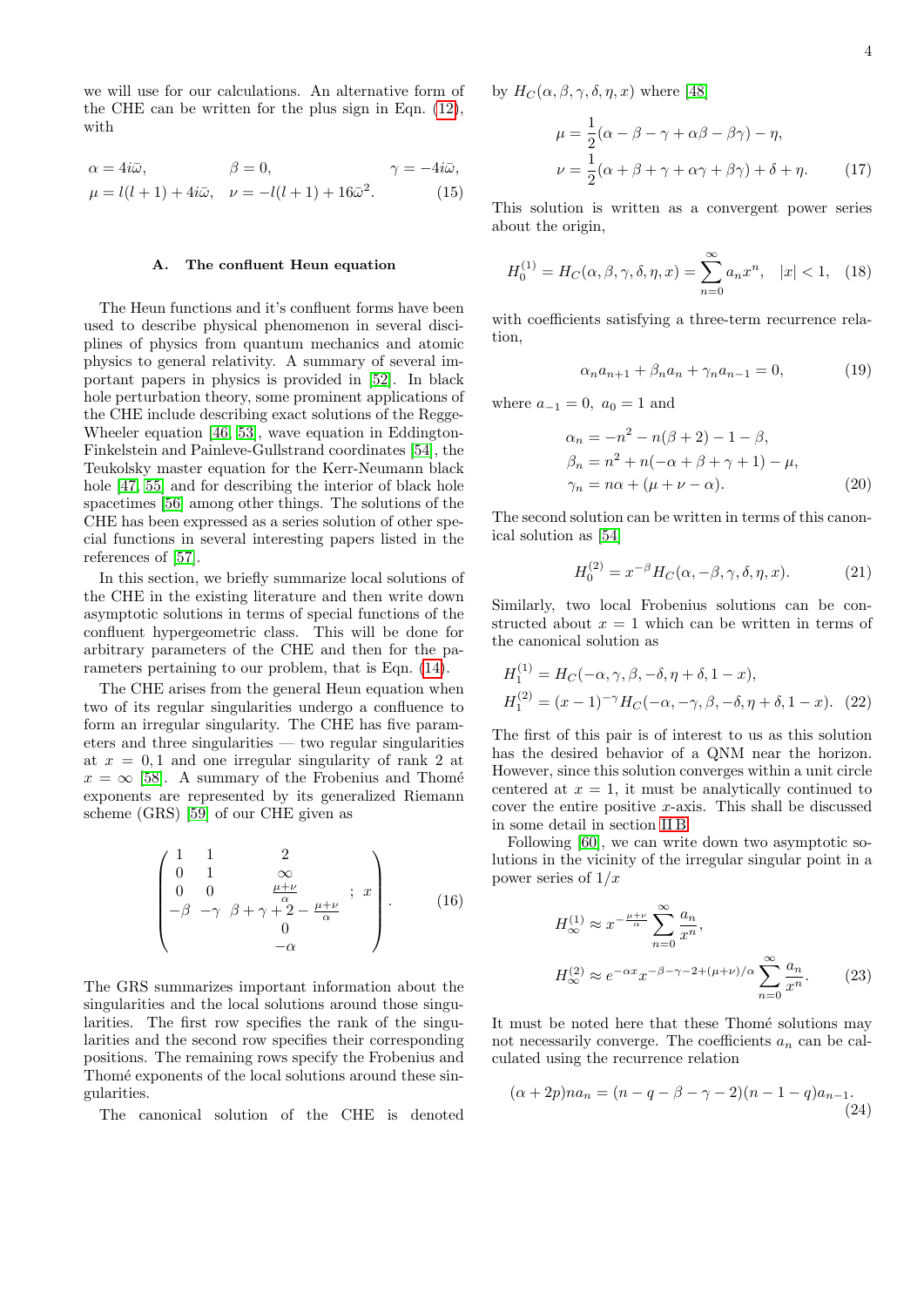Here  $a_0$  and  $a_1$  are arbitrary and  $p, q$  are constructed from the Thomé exponents with  $p = 0, -\alpha$  and  $q = -(\mu +$  $\nu$ / $\alpha$ ,  $-\beta$  –  $\gamma$  – 2 +  $(\mu + \nu)/\alpha$  for the two solutions.

It is also possible to alternatively represent asymptotic solutions of the CHE using special functions. First, the CHE must be converted into the normal form which removes the first derivative using the transformation

$$
U(x) = e^{\frac{1}{2}\alpha x} (x-1)^{\frac{1}{2}(1+\gamma)} x^{\frac{1}{2}(1+\beta)} H(x).
$$
 (25)

 $U(x)$  then satisfies the differential equation

$$
\frac{d^2U}{dx^2} + RU = 0,\t\t(26)
$$

with

$$
R = \frac{1}{2} \left( \frac{\beta + 1}{x^2} + \frac{\gamma + 1}{(x - 1)^2} \right) - \frac{1}{4} \left( \alpha + \frac{\beta + 1}{x} + \frac{\gamma + 1}{x - 1} \right)^2 + \frac{\mu}{x} + \frac{\nu}{x - 1}.
$$
\n(27)

Expanding R in powers of  $1/x$ , we can obtain several asymptotic forms of the above equation depending on the power of  $1/x$  at which we truncate R. To begin with, we neglect  $\mathcal{O}(1/x^2)$  and higher order terms to arrive at

$$
\frac{d^2U}{dx^2} + \left(-\frac{\alpha^2}{4} + \frac{-\frac{\alpha\beta}{2} - \frac{\alpha\gamma}{2} - \alpha + \mu + \nu}{x}\right)U \approx 0, \tag{28}
$$

which is a Whittaker equation and has the standard Whittaker functions  $M_{a,b}$ ,  $W_{a,b}$  as solutions, the definitions of which are provided in [\[58\]](#page-23-18). Alternatively, the Tricomi and Kummer confluent hypergeometric functions can also be used as solutions, using their relations with the Whittaker functions. In terms of  $M_{a,b}$  and  $W_{a,b}$ , the solutions take the form

<span id="page-4-0"></span>
$$
H_{\infty}^{(1)} \approx \frac{M_{\frac{2(\mu+\nu)-\alpha(\beta+\gamma+2)}{2\alpha},\frac{1}{2}}(\alpha x)}{e^{\frac{1}{2}\alpha x}(x-1)^{\frac{1}{2}(1+\gamma)}x^{\frac{1}{2}(1+\beta)}},
$$

$$
H_{\infty}^{(2)} \approx \frac{W_{\frac{2(\mu+\nu)-\alpha(\beta+\gamma+2)}{2\alpha},\frac{1}{2}}(\alpha x)}{e^{\frac{1}{2}\alpha x}(x-1)^{\frac{1}{2}(1+\gamma)}x^{\frac{1}{2}(1+\beta)}}.
$$
(29)

Another asymptotic form of the solutions can be obtained when we neglect  $\mathcal{O}(1/x^3)$  and higher order terms, which leads to

$$
\frac{d^2U}{dx^2} + \left(-\frac{\alpha^2}{4} + \frac{-\frac{1}{2}\alpha(\beta + \gamma + 2) + \mu + \nu}{x} + \frac{\frac{1}{4}\left(-2\alpha(\gamma + 1) - (\beta + \gamma + 2)^2\right) + \frac{1}{2}(\beta + \gamma + 2) + \nu}{x^2}\right)U \approx 0,\tag{30}
$$

This is also a Whittaker equation and its solutions are given by

$$
H_{\infty}^{(1)} \approx \frac{M_{\frac{2(\mu+\nu)-\alpha(\beta+\gamma+2)}{2\alpha},\frac{1}{2}\sqrt{(\beta+\gamma+1)^2+2\alpha(\gamma+1)-4\nu}}(\alpha x)}{e^{\frac{1}{2}\alpha x}(x-1)^{\frac{1}{2}(1+\gamma)}x^{\frac{1}{2}(1+\beta)}},
$$
\n(31)

and

$$
H_{\infty}^{(2)} \approx \frac{W_{\frac{2(\mu+\nu)-\alpha(\beta+\gamma+2)}{2\alpha},\frac{1}{2}\sqrt{(\beta+\gamma+1)^2+2\alpha(\gamma+1)-4\nu}}(\alpha x)}{e^{\frac{1}{2}\alpha x}(x-1)^{\frac{1}{2}(1+\gamma)}x^{\frac{1}{2}(1+\beta)}}.
$$
\n(32)

Using asymptotic forms of the Whittaker functions, we can show that the two sets of asymptotic forms Eqns. [\(29\)](#page-4-0) and [\(31\)](#page-4-1)-[\(32\)](#page-4-2) exhibit the same behavior when  $x \to \infty$ , namely

$$
H_{\infty}^{(1)} \approx x^{-\frac{\mu+\nu}{\alpha}}, \qquad |\arg(\alpha)| \le \frac{1}{2}\pi,
$$
  

$$
H_{\infty}^{(2)} \approx e^{-\alpha x} x^{\frac{\mu+\nu}{\alpha}} x^{-(2+\beta+\gamma)}, \quad |\arg(\alpha)| \le \frac{3}{2}\pi.
$$
 (33)

Now with the specific choice of parameters specified in Eqn. [\(14\)](#page-2-1), the two parameters in the alternative notation are given by

$$
\eta = -l(l+1), \qquad \qquad \delta = 8\bar{\omega}^2. \tag{34}
$$

<span id="page-4-1"></span>The GRS of our CHE can then be written

$$
\begin{pmatrix}\n1 & 1 & 2 \\
0 & 1 & \infty \\
0 & 0 & 1 \\
0 & 4i\bar{\omega} & 1 - 4i\bar{\omega} \\
0 & 0 & 4i\bar{\omega}\n\end{pmatrix}.
$$
\n(35)

<span id="page-4-2"></span>Using the GRS, we can write the two Frobenius solutions about  $x = 1$  and the two Thomé solutions in a straightforward manner,

$$
H_1^{(1)} = H_C(4i\bar{\omega}, -4i\bar{\omega}, 0, -8\bar{\omega}^2, 8\bar{\omega}^2 - l(l+1), 1-x),
$$
  
\n
$$
H_1^{(2)} = (x-1)^{4i\bar{\omega}}.
$$
  
\n
$$
H_C(4i\bar{\omega}, 4i\bar{\omega}, 0, -8\bar{\omega}^2, 8\bar{\omega}^2 - l(l+1), 1-x),
$$
  
\n
$$
H_{\infty}^{(1)} \approx x^{-1} \sum_{n=0}^{\infty} \frac{a_n}{x^n}, \quad H_{\infty}^{(2)} \approx e^{4i\bar{\omega}x} x^{-1+4i\bar{\omega}} \sum_{n=0}^{\infty} \frac{a_n}{x^n}.
$$
  
\n(36)

<span id="page-4-3"></span>The alternative representations of the asymptotic solutions in terms of the Whittaker functions can then be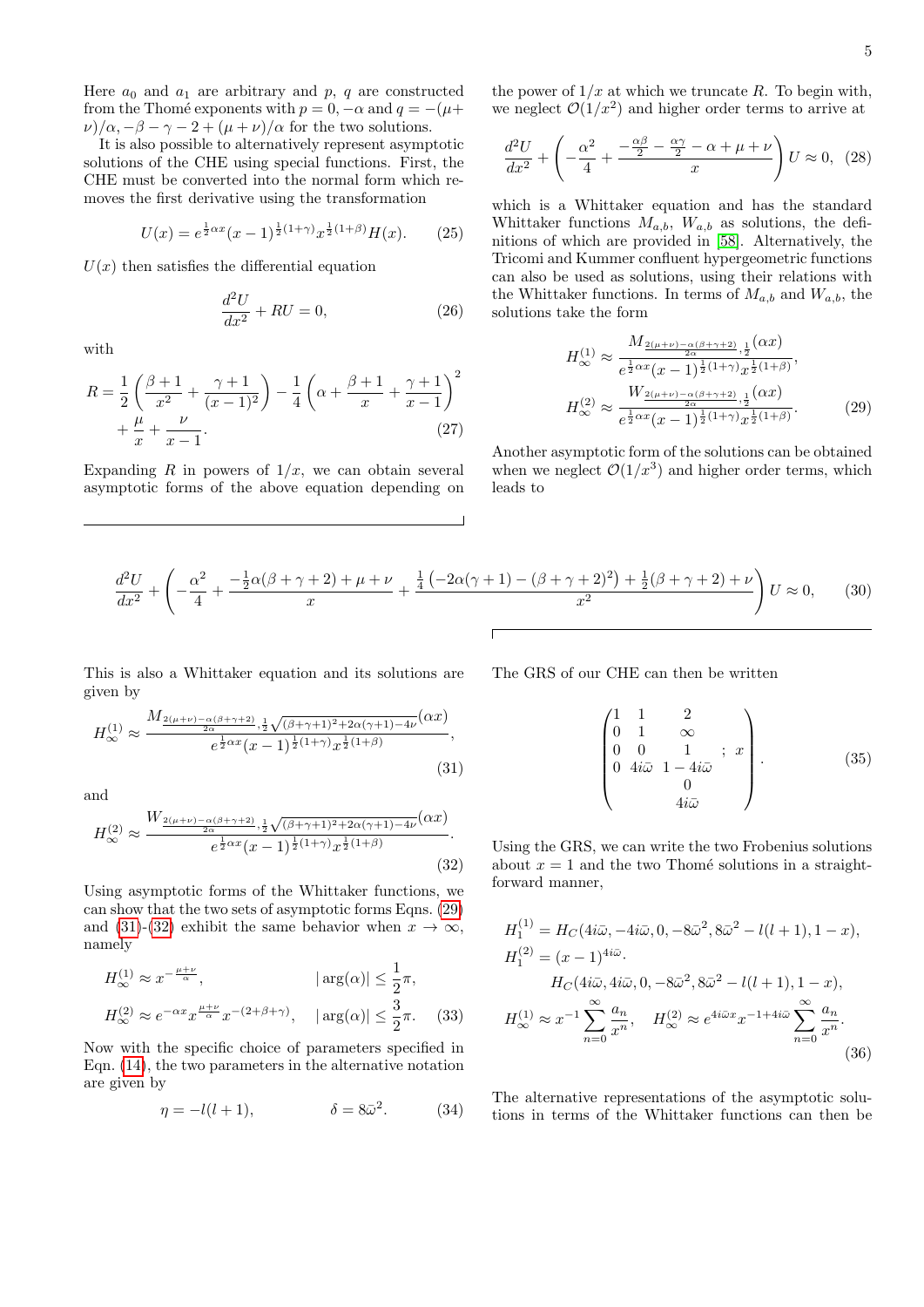computed assuming  $1 \ll x$ , giving

$$
H_{\infty}^{(1)} \approx \frac{e^{2i\bar{\omega}x}(x-1)^{-\frac{1}{2}+2i\bar{\omega}}}{\sqrt{x}} M_{2i\bar{\omega},\frac{1}{2}\sqrt{(2l+1)^2-48\bar{\omega}^2}}(-4i\bar{\omega}x),
$$

$$
H_{\infty}^{(2)} \approx \frac{e^{2i\bar{\omega}x}(x-1)^{-\frac{1}{2}+2i\bar{\omega}}}{\sqrt{x}} W_{2i\bar{\omega},\frac{1}{2}\sqrt{(2l+1)^2-48\bar{\omega}^2}}(-4i\bar{\omega}x),\tag{37}
$$

or alternatively

$$
H_{\infty}^{(1)} \approx \frac{e^{2i\bar{\omega}x}(x-1)^{-\frac{1}{2}+2i\bar{\omega}}}{\sqrt{x}} M_{2i\bar{\omega},\frac{1}{2}}(-4i\bar{\omega}x),
$$
  

$$
H_{\infty}^{(2)} \approx \frac{e^{2i\bar{\omega}x}(x-1)^{-\frac{1}{2}+2i\bar{\omega}}}{\sqrt{x}} W_{2i\bar{\omega},\frac{1}{2}}(-4i\bar{\omega}x).
$$
 (38)

These solutions are only valid in the vicinity of the irregular singular point and can be expressed by the limiting forms as  $x \to \infty$ ,

$$
H_{\infty}^{(1)} \approx x^{-1}, \qquad H_{\infty}^{(2)} \approx e^{4i\bar{\omega}x} x^{-1+4i\bar{\omega}}.
$$
 (39)

# <span id="page-5-0"></span>B. Quasinormal modes

# 1. QNM boundary conditions

Quasinormal modes are solutions of the eigenvalue problem of the Regge-Wheeler equation [\[1\]](#page-22-0) with purely outgoing boundary conditions at the horizon and at spatial infinity. The QNM frequencies, which are complex, correspond to the poles of the Green's function to the wave equation, and as we shall see, are frequencies at which the Wronskian of the two linearly independent solutions used to construct the Green's function vanishes. The outgoing boundary conditions, when applied to H take the form

$$
H \sim \frac{1}{2Mx}, \qquad x \to 1,
$$
  
\n
$$
H \sim \frac{1}{2M} e^{4i\bar{\omega}x} x^{-1+4i\bar{\omega}}, \qquad x \to \infty.
$$
 (40)

Here we have chosen the normalization constants such that these conditions are identical to their counterparts in Regge-Wheeler coordinates in the literature [\[4,](#page-22-14) [5\]](#page-22-15). In the original coordinates  $\{T, r, \theta, \phi\}$ , they become

$$
K \sim \frac{1}{r} e^{-i\omega(r+h)}, \qquad r \to 2M,
$$
  
\n
$$
K \sim \frac{1}{r} e^{i\omega(r-h)} \left(\frac{r}{2M}\right)^{4i\bar{\omega}}, \qquad r \to \infty.
$$
 (41)

The first of these implies that QNM solutions are finite at the future horizon. This feature is explicit in our treatment because of the use of horizon penetrating coordinates. Although it is most convenient to construct QNM solutions in the standard Schwarzschild time coordinate with that choice the solutions appear irregular at

the horizon. This is misleading, because the blow-up occurs at the bifurcation sphere where the Schwarzschild foliation meets the horizon, but not elsewhere. Pure QNM data can thus can be evolved with standard numerical relativity tools, provided the outer boundary is treated appropriately. This can be seen clearly in Kerr-Schild coordinates by setting  $h(r) = 0$ . The problems at the outer boundary can be ideally avoided by employing a hyperboloidal foliation [\[39\]](#page-23-2), which we will employ in future work. Choosing a suitable height function  $h(r) = r + 4M \log r$ , both boundary conditions are regular,

$$
K \sim \frac{1}{r} e^{-2i\omega r} r^{-4i\bar{\omega}}, \qquad r \to 2M,
$$
  

$$
K \sim \frac{1}{r} \left(\frac{1}{2M}\right)^{4i\bar{\omega}}, \qquad r \to \infty.
$$
 (42)

We will now discuss several solutions of the CHE which satisfy at least one of these boundary conditions, and then construct global solutions which satisfy both boundary conditions simultaneously but only at the QNM frequencies.

# 2. Solution satisfying boundary condition at the horizon  $(f_+)$

The Frobenius solution around  $x = 1$  which is bounded satisfies the boundary condition at the horizon. This solution can be written in terms of the canonical solution of the CHE with appropriate normalization

$$
H = \frac{1}{2M} H_C(4i\bar{\omega}, -4i\bar{\omega}, 0, -8\bar{\omega}^2, 8\bar{\omega}^2 - l - l^2, 1 - x).
$$
\n(43)

This solution converges between  $0 < x < 2$  but can be analytically continued to converge over the entire positive r axis. This will be discussed later in the section.

Another solution of importance which satisfies the same boundary conditions is a convergent series solution in terms of the Gauss hypergeometric functions following the lines of Mano, Suzuki and Tagasuki (MST) [\[61–](#page-23-21)[63\]](#page-23-22),

$$
H = \frac{1}{N_F} \sum_{n=-\infty}^{\infty} a_n \frac{\Gamma(-n - \nu - 2i\bar{\omega})\Gamma(n + \nu - 2i\bar{\omega} + 1)}{\Gamma(1 - 4i\bar{\omega})}
$$
\n
$$
\times {}_{2}F_{1}(-\nu - n - 2i\bar{\omega}, \nu + n - 2i\bar{\omega} + 1; 1 - 4i\bar{\omega}; 1 - x),
$$
\n(44)

where  ${}_2F_1$  is the Gauss hypergeometric function,  $a_0$  is equal to 1 and the normalization condition is given by

$$
N_F = 2M \sum_{n=-\infty}^{\infty} a_n \frac{\Gamma(-n - \nu - 2i\bar{\omega})\Gamma(n + \nu - 2i\bar{\omega} + 1)}{\Gamma(1 - 4i\bar{\omega})}.
$$
\n(45)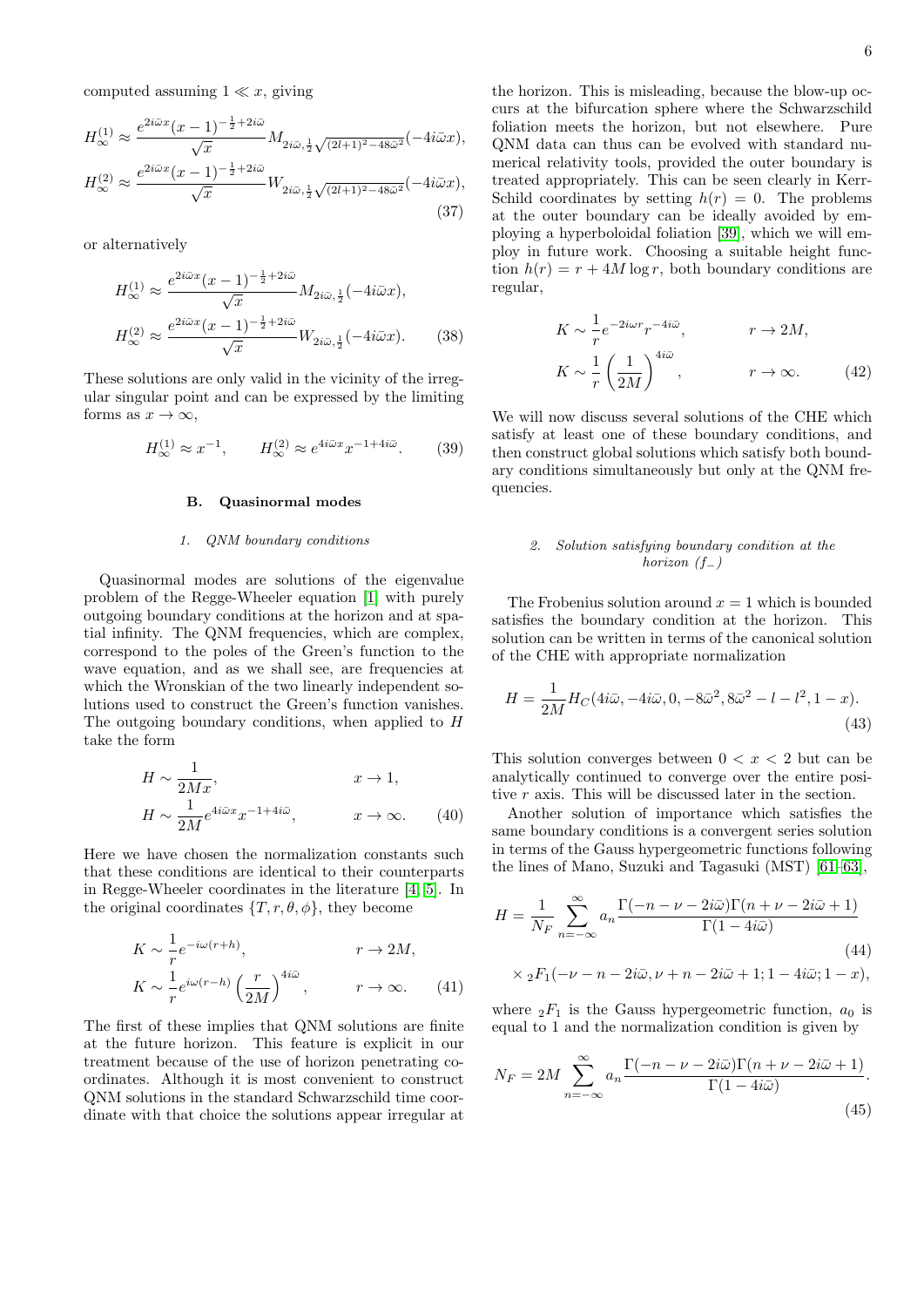The coefficients  $a_n$  satisfy a three-term recurrence relation as in Eqn. [\(19\)](#page-3-1) with

$$
\alpha_n = -\frac{2i\bar{\omega}(n+\nu+1-2i\bar{\omega})(n+\nu+1-2i\bar{\omega})}{(2n+2\nu+3)}
$$
  
\n
$$
\times (n+\nu+1+2i\bar{\omega})(n+\nu),
$$
  
\n
$$
\beta_n = -l(l+1)(n+\nu)(n+\nu+1)
$$
  
\n
$$
+ ((n+\nu)(n+\nu+1)+4\bar{\omega}^2)^2,
$$
  
\n
$$
\gamma_n = \frac{2i\bar{\omega}(n+\nu+2i\bar{\omega})^2(n+\nu-2i\bar{\omega})(n+\nu+1)}{(2n+2\nu-1)}.
$$
 (46)

The parameter  $\nu$  called the renormalized angular momentum is determined by the fact that the series should converge both as  $n \to \infty$  and  $n \to -\infty$ . This is ensured by solving the transcendental equation [\[61,](#page-23-21) [62\]](#page-23-23):

$$
P_n(\nu)Q_{n-1}(\nu) = 1,\t\t(47)
$$

.

where the continued fractions are given by:

$$
P_n(\nu) = \frac{a_n}{a_{n-1}}, \qquad Q_n(\nu) = \frac{a_n}{a_{n+1}}, \qquad (48)
$$
\n
$$
P_n(\nu) = \frac{a_n}{a_{n+1}}, \qquad Q_n(\nu) = \frac{a_n}{a_n}.
$$

$$
P_n(\nu) = -\frac{n}{\beta_n + a_n P_{n+1}(\nu)}, \quad Q_n(\nu) = -\frac{a_n}{\beta_n + a_n Q_{n-1}(\nu)}
$$

When the renormalization parameter is chosen correctly, the series solution converges between  $1 < x < \infty$ .

# 3. Solution satisfying boundary condition at infinity  $(f_+)$

Solutions satisfying the boundary condition at infinity can be constructed from Whittaker functions or equivalently the confluent hypergeometric functions following the lines of Leaver's U-series solutions [\[64\]](#page-23-24)

$$
H = \frac{e^{4i\bar{\omega}x}}{N_U} \sum_{n=0}^{\infty} a_n \Gamma(1 + n - 4i\bar{\omega}) U(1 + n - 4i\bar{\omega}, 1, -4i\bar{\omega}x),
$$
\n(49)

with  $a_0 = 1$  and the normalization constant

$$
N_U = 2M(-4i\bar{\omega})^{-1+4i\bar{\omega}}\Gamma(1-4i\bar{\omega}).
$$
 (50)

The coefficients  $a_n$  also satisfy a three-term recurrence relation as in Eqn. [\(19\)](#page-3-1), which match with the recurrence relations of Leaver's Jaffé series  $[64, 65]$  $[64, 65]$ 

$$
\alpha_n = 1 - 4i\bar{\omega} + (2 - 4i\bar{\omega})n + n^2, \n\beta_n = 32\bar{\omega}^2 + 8i\bar{\omega} - 1 - l(l+1) + (16i\bar{\omega} - 2)n - 2n^2, \n\gamma_n = -16\bar{\omega}^2 - 8i\bar{\omega}n + n^2.
$$
\n(51)

This solution is uniformly convergent as  $x \to \infty$  and diverges as  $x \to 1$  when  $\bar{\omega}$  is not an eigenfrequency. It is absolutely convergent on any interval bounded away from  $x = 1$  [\[64\]](#page-23-24).

# 4. Solution satisfying both boundary conditions

To construct solutions which satisfy both boundary conditions simultaneously, we have to solve the central two-point connection problem for the CHE which connects local solutions with the desired behavior at the two endpoints of an interval. This problem, in its most general form requires the construction of a connection matrix binding these local solutions and at present remains unsolved for the Heun class of differential equations. Hence, we only look at eigenvalues at which both boundary conditions are satisfied.

A detailed description of the method is provided in [\[59\]](#page-23-19) and [\[54\]](#page-23-13), so only the approach is outlined here,

I. The local solutions at the horizon are to be connected with those at spatial infinity. Hence we shift the singularities at 0 and 1 to  $-1$  and 0 respectively,

$$
x \longmapsto z = x - 1, \qquad H(x) \to S(z). \tag{52}
$$

II. The next step is to perform an s-homotopic transformation which makes the solution around  $z = 0$ bounded for arbitrary values of the eigenvalue  $\omega$ while the asymptotic behavior at infinity is given by a linear combination of the two Thomé solutions in Eqn. [\(36\)](#page-4-3),

$$
S(z) = e^{4i\bar{\omega}z}(z+1)^{-1+4i\bar{\omega}}T(z).
$$
 (53)

III. Finally, a Möbius transformation brings the irregular singularity to  $y = 1$  while the position of the singularity at the origin remains unchanged,

$$
z \longmapsto y = \frac{z}{z+1}, \qquad T(z) \to U(y). \qquad (54)
$$

After these two transformations, which are together referred to as the Jaffé transformation, we obtain the following ODE:

$$
y(y-1)^{2}U'' + (1 - 4i\bar{\omega} + (16i\bar{\omega} - 4)y + (3 - 8i\bar{\omega})y^{2})U' + (8i\bar{\omega} + 32\bar{\omega}^{2} - 1 - l(l+1) + (1 - 8i\bar{\omega} - 16\bar{\omega}^{2})y)U = 0.
$$
\n(55)

Now the eigenvalue problem is to be solved between [0, 1] in  $y$  and there are no other singularities in that interval. A Jaffé expansion, which is a power-series expansion of the form

$$
U(y) = \sum_{n=0}^{\infty} a_n y^n,
$$
\n(56)

<span id="page-6-0"></span>is always convergent in the unit circle about  $y = 0$ . In the original coordinates, this results in a solution which is convergent in  $1/2 < x < \infty$ 

$$
H = \frac{1}{2Me^{4i\bar{\omega}}}e^{4i\bar{\omega}x}x^{-1+4i\bar{\omega}}\sum_{n=0}^{\infty}a_n\left(\frac{x-1}{x}\right)^n, \quad (57)
$$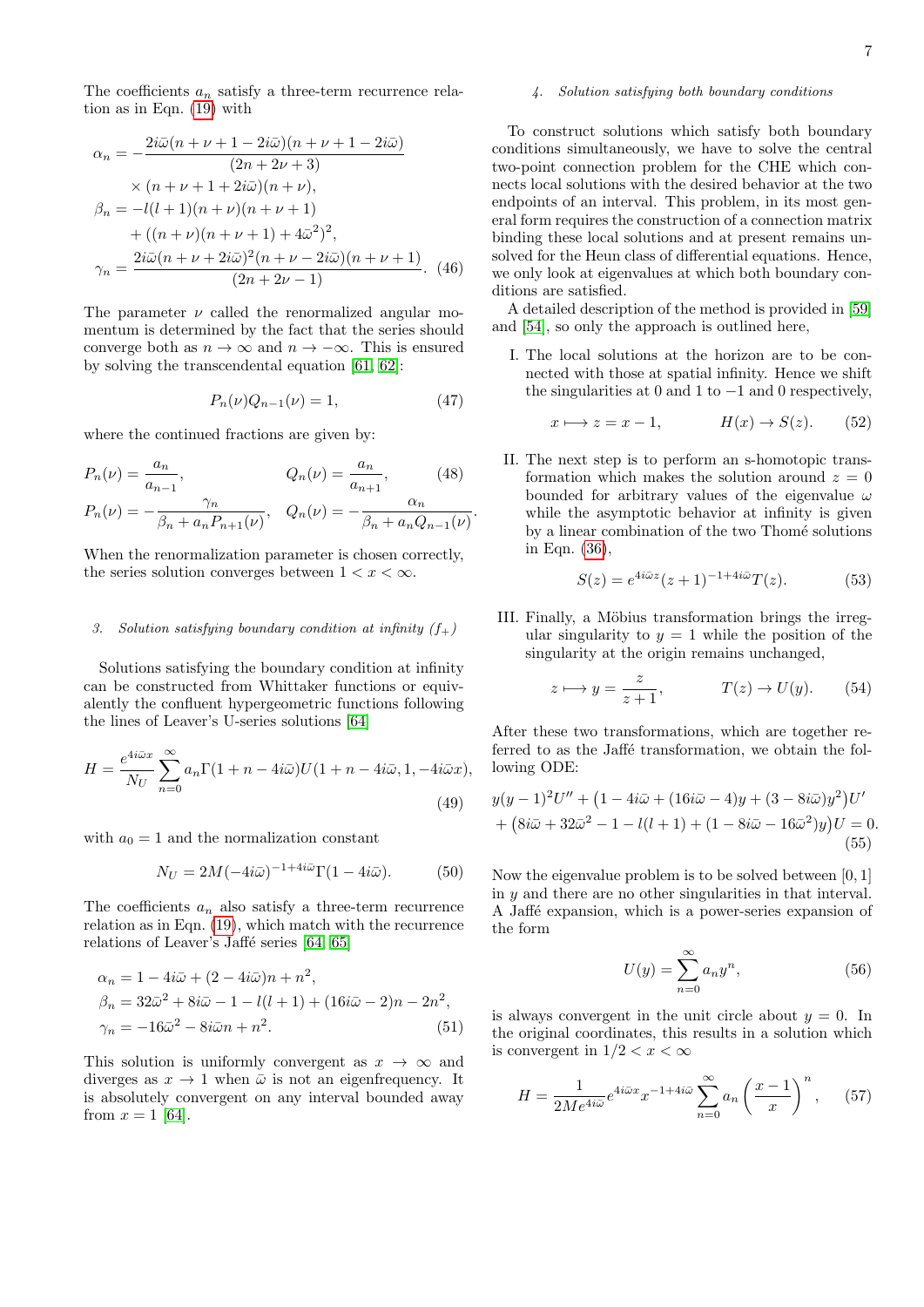where the coefficients  $a_n$  follow a three term recurrence relation as in Eqn. [\(19\)](#page-3-1) with coefficients matching those of Leaver's Jaffe series as in Eqn. [\(51\)](#page-6-0). This solution coincides with the desired Frobenius solution at  $x = 1$ in the region of overlap and can therefore be used to construct a representation of the confluent Heun function which is convergent in  $0 < x < \infty$ .

The boundary conditions at spatial infinity are only satisfied when  $\sum a_n$  is finite, that is the series is absolutely convergent. This only holds true for specific values of the complex frequency which can be found out by solving the continued fraction equation for  $\omega$ 

$$
0 = \beta_0 - \frac{\alpha_0 \gamma_1}{\beta_1 - \frac{\alpha_1 \gamma_2}{\beta_2 - \dots}} \tag{58}
$$

Using the recurrence relations from Eqn.  $(51)$ , this equation is identical to that of Leaver [\[65\]](#page-23-25) and hence results in the same frequencies. An alternative method to obtain QNM frequencies using the CHE is provided in [\[66\]](#page-23-26).

# <span id="page-7-0"></span>C. The exact Green's function

The differential operator in question is a non selfadjoint, non-Hermitian operator whose Green's function satisfies the following differential equation, now reverting to our 'physical' coordinates  $(T, r, \theta, \phi)$ 

$$
\frac{d}{dr}\left(w(\omega,r)\frac{d\hat{G}(\omega,r,r')}{dr}\right) + V(\omega,r)\hat{G}(\omega,r,r')
$$
\n
$$
= p(\omega,r)\delta(r-r'),\tag{59}
$$

where

$$
p = e^{2i\omega h}r^{2}(r - 2M)^{-4i\omega M},
$$
  
\n
$$
w = e^{2i\omega h}r(r - 2M)^{1-4i\omega M},
$$
  
\n
$$
V = e^{2i\omega h}(r - 2M)^{-4i\omega M}(r\omega^{2}(r + 2M)
$$
  
\n
$$
+ \omega h'(4Mr\omega - r\omega h'(r - 2M) + 2i(r - M))
$$
  
\n
$$
- 2i\omega M - l(l + 1) + i\omega r(r - 2M)h'').
$$
 (60)

The explicit form of the Green's function can be written down from the two linearly independent solutions  $f_-, f_+$ of Eqn. [\(11\)](#page-2-2) satisfying one of the boundary conditions each,

$$
\hat{G}(\omega, r, r') = \frac{1}{A(\omega)} \begin{cases} p(\omega, r')f_{-}(\omega, r)f_{+}(\omega, r'), & r \le r', \\ p(\omega, r')f_{-}(\omega, r')f_{+}(\omega, r), & r' < r. \end{cases}
$$
\n(61)

Here  $A(\omega)$  is the standard weighted Wronskian of the two solutions

$$
A(\omega) = w(r) \left( f_- f_+' - f_-' f_+ \right). \tag{62}
$$

The Green's function has poles in the lower half of the  $\omega$ plane and a branch cut along the negative imaginary  $\omega$ -axis, as shown in Fig. [\(1\)](#page-1-1). At the poles the  $f_$  and  $f_+$ 

solutions becomes proportional to the other and the weighted Wronskian vanishes. The frequencies at which this happens are the QNM frequencies computed from the continuous fraction equation, Eqn. [\(58\)](#page-7-2). The contribution from the branch cut gives a measure of the backscattering, which at late times generates a power law decay. The two solutions  $f_-\,$  and  $f_+\,$  are

$$
f_{-} = \frac{1}{2Me^{4i\bar{\omega}}} e^{i\omega(r-h)} \left(\frac{r}{2M}\right)^{-1+4i\bar{\omega}} \sum_{n=0}^{\infty} a_n \left(\frac{r-2M}{r}\right)^n,
$$
  

$$
f_{+} = \frac{e^{i\omega(r-h)}}{2M(-4i\bar{\omega})^{-1+4i\bar{\omega}}\Gamma(1-4i\bar{\omega})}
$$
(63)

<span id="page-7-2"></span>
$$
m + \frac{2M(-4i\bar{\omega})^{-1+4i\bar{\omega}}\Gamma(1-4i\bar{\omega})}{\sum_{n=0}^{\infty} a_n \Gamma(1+n-4i\bar{\omega})U(1+n-4i\bar{\omega},1,-2i\omega r)}.
$$
\n(64)

Note here that the presence of the arbitrary heightfunction allows us to take care, within our analysis, of any spherically symmetric foliation compatible with the timelike killing vector of the background.

### <span id="page-7-1"></span>D. Quasinormal mode excitation factors

It is well known that in some region of spacetime, the solution to the wave equation may be represented as a linear combination of spatially truncated QNMs [\[67\]](#page-23-27). This can be seen when we construct the part of the Green's function which encodes the contribution from the poles. In doing so, as elsewhere, the poles are assumed to be simple, that is, near the QNM frequency  $\omega_{l,n}$  the weighted Wronskian has the form

$$
A(\omega_{l,n}) \approx (\omega - \omega_{l,n}) A'(\omega_{l,n}). \tag{65}
$$

Using Eqn. [\(10\)](#page-2-3), the QNM part of the time domain Green's function is given by

$$
G^{Q}(T,r,r') = \frac{1}{2\pi} \sum_{l,n} \oint_{\omega_{l,n}} \frac{p f_{-} f_{+}}{(\omega - \omega_{l,n}) A'(\omega)} e^{-i\omega T} d\omega,
$$
\n(66)

where dependence on  $r$  and  $r'$  has been suppressed for brevity.

Using the fact that the QNM frequencies are located symmetrically about the negative imaginary  $\omega$ -axis, this integral can now be easily solved by using Cauchy's residual theorem, giving

$$
G^{Q}(T,r,r') = \sum_{l=0}^{\infty} \sum_{n=0}^{\infty} \frac{2ie^{-i\omega_{l,n}T}}{A'(\omega_{l,n})} \times
$$

$$
\begin{cases} p(\omega,r')f_{-}(\omega_{l,n},r)f_{+}(\omega_{l,n},r'), & r \leq r', \\ p(\omega,r')f_{-}(\omega_{l,n},r')f_{+}(\omega_{l,n},r), & r' \leq r. \end{cases}
$$
(67)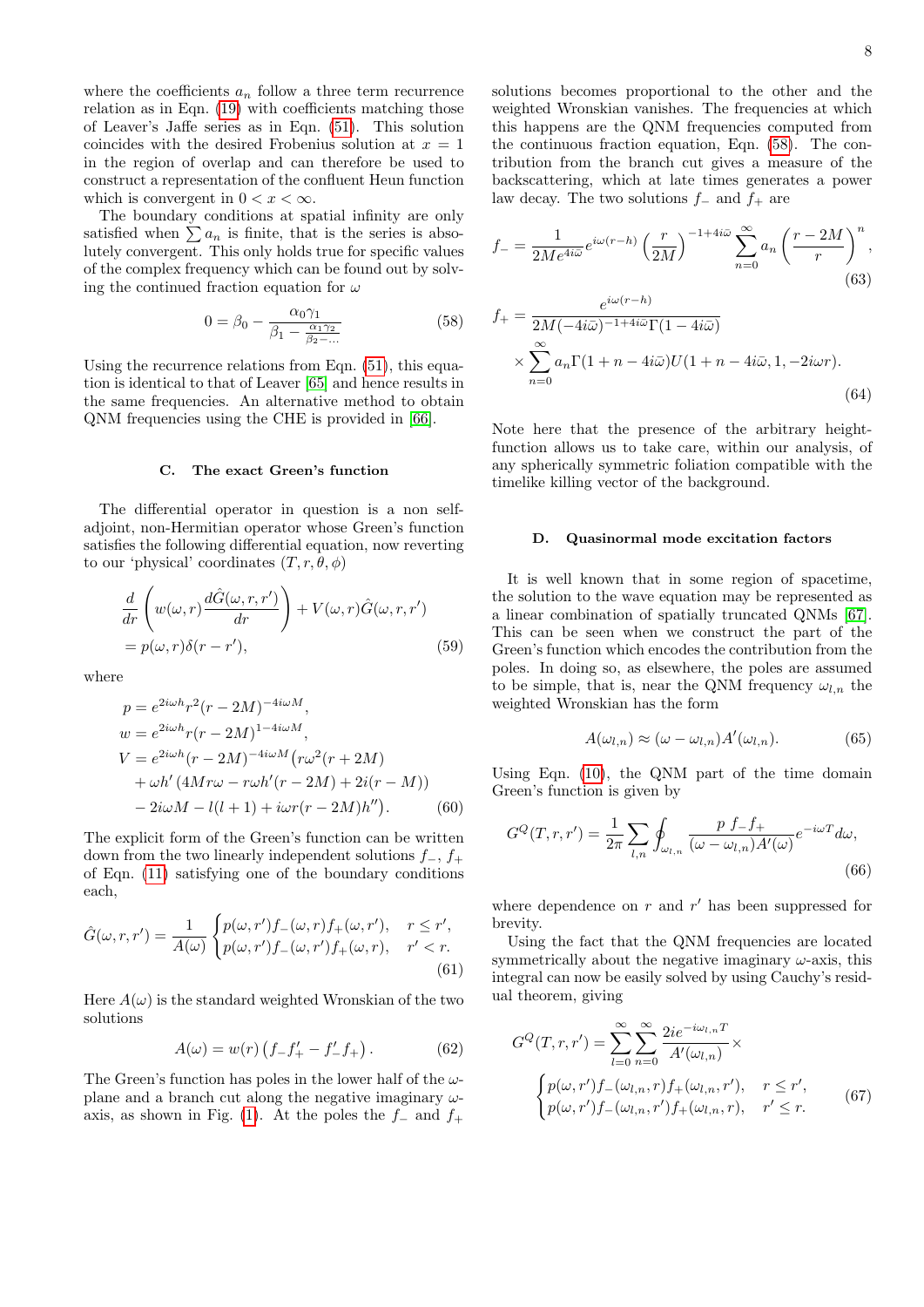This is the key formula in this section and can be used to calculate the QNM contribution to the scalar field signal for any observer outside the event horizon. This equation can be further simplified for an asymptotic observer,  $r \to \infty$  by assuming that the initial data has no support outside the observer, that is for  $r > r'$ ,

$$
G^{Q}(T,r,r') = \sum_{l,n}^{\infty} \frac{2i}{A'(\omega_{l,n})r} p(\omega, r') f_{-}(\omega_{l,n}, r') \times
$$

$$
\frac{1}{r} \left(\frac{r}{2M}\right)^{4i\omega_{l,n}M} e^{-i\omega_{l,n}(T-r+h(r))}. \quad (68)
$$

The quantities  $B_{l,n} = 2i/A'_{l,n}$  are called the quasinormal mode excitation factors (QNEFs). A list of some of them can be found in Table [I.](#page-9-0) One point to note while calculating  $A'_{l,n}$  is that as a control for its accuracy we check the Cauchy-Riemann conditions with respect to  $\omega$  at the poles, and keep the digits up-to which they are satisfied.

Returning to the general case, the QNM response to some given initial data can now be evaluated as

$$
K_{l,m}(T,r) = \sum_{n} C_{l,m,n} e^{-i\omega_{l,n}T},
$$
 (69)

where the QNM excitation amplitude  $C_{l,m,n}$  is given by

$$
C_{l,m,n} = B_{l,n} \int p(r') f_{-}(r) f_{+}(r') \partial_T K_{l,m}(T,r') |_{T=0} dr'
$$

$$
- i \omega_{l,n} B_{l,n} \int p(r') f_{-}(r) f_{+}(r') K_{l,m}(0,r') dr', \tag{70}
$$

Here we have suppressed the fact that all functions are evaluated at the QNM frequencies  $\omega_{l,n}$ . As has been mentioned before, the limits of this integration are functions of time and therefore  $C_{l,m,n}$  are referred to as 'dynamic' excitation amplitudes [\[42\]](#page-23-9). It is only meaningful to represent solutions of the wave equation as a linear combination of QNMs in the region which lies in the future light cone of the entire initial data, which is also where these excitation amplitudes become time-independent [\[67\]](#page-23-27).

# <span id="page-8-0"></span>E. Tail rates

We now proceed to calculate the part of the Green's function which encodes the contribution of the branch cut to the signal, the general expression for which can be written down as [\[40,](#page-23-3) [42\]](#page-23-9)

$$
G^{B}(T,r,r') = \frac{1}{2\pi} \int_0^{-i\infty} \left[ \frac{f_{+}(\omega e^{2\pi i}, r)}{A(\omega e^{2\pi i})} - \frac{f_{+}(\omega, r)}{A(\omega)} \right] \times f_{-}(\omega, r') p(\omega, r') e^{-i\omega T} d\omega.
$$
 (71)

This expression, although not particularly helpful in revealing interesting features of the backscattering, can be evaluated numerically to obtain an exact result valid for all observers. A more simplified expression can be obtained if the position of the observer is assumed to be far away from the horizon. We take the second set of approximate solutions for  $f_$  constructed from Eqns. [\(31\)](#page-4-1)-[\(32\)](#page-4-2), obtaining

$$
f_{-} \approx C_{1} Z M_{2i\omega M, \frac{1}{2}\sqrt{(2l+1)^{2} - 48\omega^{2}M^{2}}}(-2i\omega r),
$$
  

$$
f_{+} \approx C_{2} Z W_{2i\omega M, \frac{1}{2}\sqrt{(2l+1)^{2} - 48\omega^{2}M^{2}}}(-2i\omega r),
$$
 (72)

where

<span id="page-8-2"></span>
$$
Z = \sqrt{\frac{2M}{r}} \left(\frac{r}{2M} - 1\right)^{-\frac{1}{2} + 2i\omega M} e^{-i\omega h(r)}.
$$
 (73)

The constants  $C_1$  and  $C_2$  can be evaluated from the specific choice of normalization in the boundary conditions but we do not evaluate them here since they are absent from the final expression for the Green's function.

<span id="page-8-5"></span>The confluent hypergeometric function of Tricomi or alternatively, the Whittaker-W function, has a branch cut along the negative imaginary  $\omega$ -axis. The  $f_+$  solution is responsible for the branch cut in the Green's function. The properties of the asymptotic solutions across the branch cut make them convenient to use. We will use the general result obtained from Eqn. (13.14.12) of [\[58\]](#page-23-18)

<span id="page-8-1"></span>
$$
W_{a,b}(xe^{2\pi i}) = \frac{2\pi i}{\Gamma(1+2b)\Gamma(\frac{1}{2}-b-a)} M_{a,b}(x)
$$

$$
-e^{-2\pi bi} W_{a,b}(x), \tag{74}
$$

to obtain a relation between  $f_+(\omega e^{2\pi i})$ ,  $f_+(\omega)$  and  $f_-(\omega)$ 

$$
f_+(\omega e^{2\pi i}, r) \approx \xi(\omega)f_+(\omega, r) + \frac{C_2}{C_1}\chi(\omega)f_-(\omega, r), \quad (75)
$$

where

$$
\xi(\omega) = -e^{-\pi i \sqrt{(2l+1)^2 - 48\omega^2 M^2}},
$$
  
\n
$$
\chi(\omega) = \frac{2\pi i}{\Gamma(\frac{1}{2} - 2i\omega M - \frac{1}{2}\sqrt{(2l+1)^2 - 48\omega^2 M^2})} \times
$$
  
\n
$$
\frac{1}{\Gamma(\sqrt{(2l+1)^2 - 48\omega^2 M^2} + 1)}.
$$
\n(76)

Using Eqn. [\(75\)](#page-8-1) and noting that the  $f_$  solution does not have a branch cut along the negative imaginary- $\omega$  axis, we can show that  $A(\omega e^{2\pi i}) = \xi(\omega)A(\omega)$ . This can be used to further simplify the approximate Green's function

<span id="page-8-4"></span><span id="page-8-3"></span>
$$
G^{B}(T,r,r') \approx \frac{1}{2\pi} \int_{0}^{-i\infty} f_{-}(\omega,r) f_{-}(\omega,r') \times
$$

$$
\frac{B(\omega)}{A(\omega)} p(\omega,r') e^{-i\omega T} d\omega.
$$
(77)

The standard weighted Wronskian of the  $f_-\,$  and  $f_+\,$  solutions  $A(\omega)$  and  $B(\omega)$  are

$$
A(\omega) = -2^{3-4i\omega M} i\omega C_1 C_2 W_{M,W}(\omega) M^{2-4i\omega M},
$$
  
\n
$$
B(\omega) = \frac{C_2}{C_1} \frac{\chi(\omega)}{\xi(\omega)},
$$
\n(78)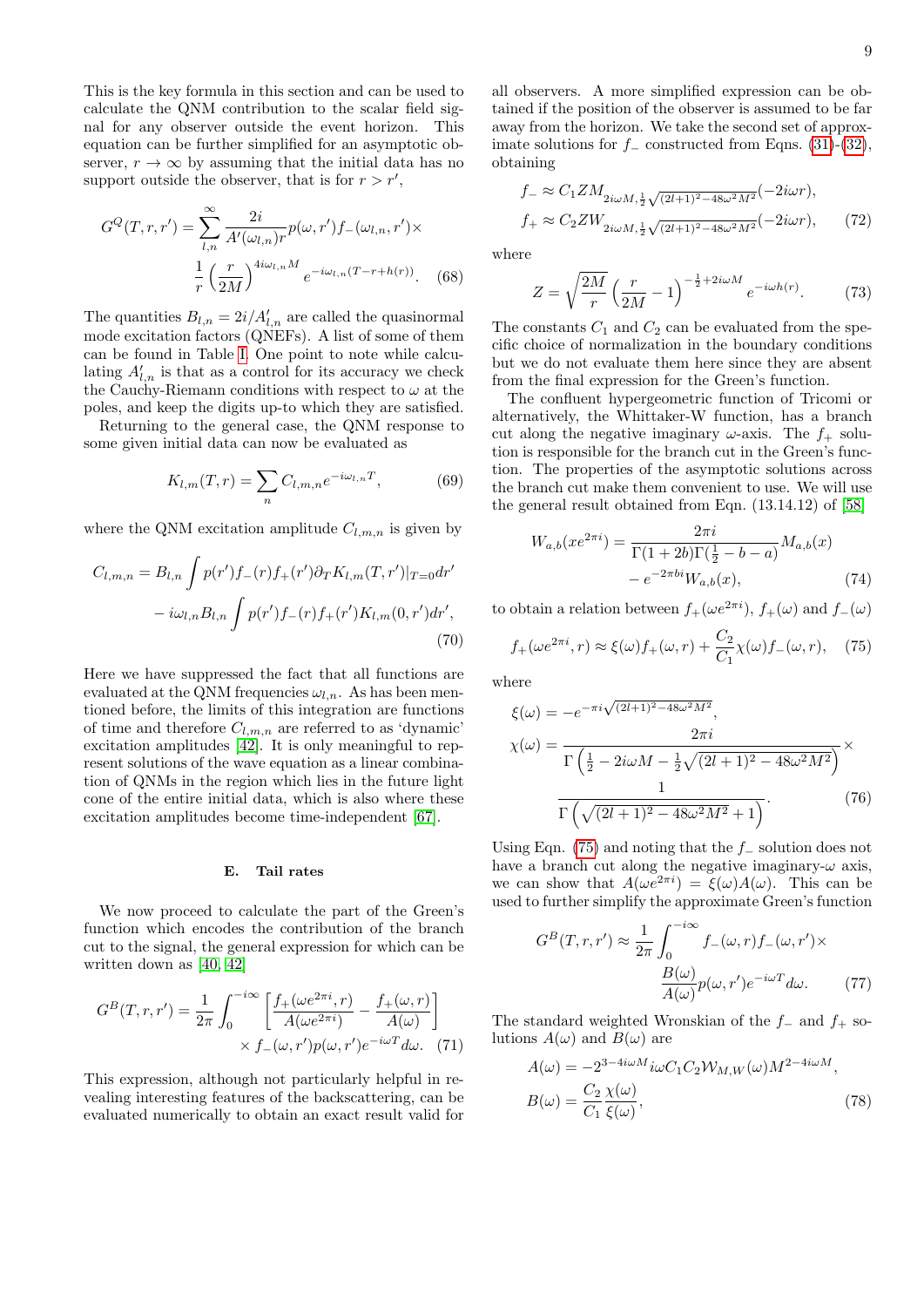| l n            | $\omega_{l,n}$                                            | $A'(\omega_{l,n})$                             | $B_{l,n}$               |
|----------------|-----------------------------------------------------------|------------------------------------------------|-------------------------|
| 0 <sub>0</sub> | $0.11045493908041968588 - 0.10489571708688095878i$        | $1.32962 + 3.01240i$                           | $0.55567 + 0.24526i$    |
| $\mathbf{1}$   | $0.08611691833639926 - 0.34805244680646047i$              | $4.37158 + 0.92283i$                           | $0.09246 + 0.43798i$    |
| $\overline{2}$ | $0.07574193553517584 - 0.6010785900358036i$               | $4.1171 + 0.1769i$                             | $0.0208 + 0.4849i$      |
| 3              | $0.0704101384174665 - 0.853677318105532i$                 | $3.0109 - 0.02768i$                            | $-0.0061 + 0.66420i$    |
| $\overline{4}$ | $0.0670743042285181 - 1.1056318799366185i$                | $1.97387 - 0.06594i$                           | $-0.0338 + 1.01211i$    |
|                | $1\,0\,0.29293613326728270862 - 0.097659988913578222156i$ | $-4.2778 + 3.3416i$                            | $0.2268 - 0.2904i$      |
| $\mathbf{1}$   | $0.26444865060483253963 - 0.30625739155904712323i$        | $1.4742 + 2.4857i$                             | $0.5952 + 0.3530i$      |
| $\overline{2}$ | $0.22953933493130167185 - 0.54013342501910721347i$        | $2.4729 + 0.70097i$                            | $0.2122 + 0.74862i$     |
| 3              | $0.2032583861834636453 - 0.7882978227811980306i$          | $2.1992 - 0.08555i$                            | $-0.0353 + 0.90805i$    |
| 4              | $0.185109020345202 - 1.040762112817569i$                  | $1.6283 - 0.2783i$                             | $-0.2040 + 1.1934i$     |
|                | 2 0 0.48364387221071298673 - 0.096758775978287862659i     | $-5.9991 - 3.6075i$                            | $-0.1472 - 0.2448i$     |
|                | $0.46385057901976556322 - 0.29560393698796252621i$        | $-1.2614 + 1.7966i$                            | $0.7456 - 0.5235i$      |
| $\overline{2}$ | $0.43054405437657576811 - 0.50855840215427448747i$        | $0.62862 + 1.1773i$                            | $1.32192 + 0.7058i$     |
| 3              | $0.39386306288868911970 - 0.73809658478099752579i$        | $0.96947 + 0.3802i$                            | $0.70120 + 1.7880i$     |
| $\overline{4}$ | $0.36129919188736593055 - 0.97992151947121679169i$        | $0.83335 - 0.02526i$                           | $-0.07268 + 2.39775i$   |
| 30             | $0.67536623253662053532 - 0.09649962773400958388i$        | $1.2979 - 8.1785i$                             | $-0.2385 + 0.0379i$     |
| 1              | $0.66067149795596247482 - 0.29228478513841188658i$        | $-1.8081 - 0.3815i$                            | $-0.2234 - 1.0590i$     |
| $\overline{2}$ | $0.63362580769432366407 - 0.49600823040312675197i$        | $-0.41392 + 0.70464i$                          | $2.11018 - 1.23956i$    |
| 3              | $0.59877325279995979383 - 0.71122120737134861358i$        | $0.2123 + 0.46522i$                            | $3.5580 + 1.62370i$     |
|                | $4\quad 0.56162728989869021279 - 0.93859282364463198356i$ | $0.33704 + 0.16698i$                           | $2.36050 + 4.76455i$    |
| 40             | $0.86741564173787901722 - 0.09639169234802256387i$        | $9.137 - 2.15913i$                             | $-0.049 + 0.20731i$     |
| $\mathbf{1}$   | $0.85580803512377558870 - 0.29087602253327418949i$        | $-0.31151 - 1.59767i$                          | $-1.20598 - 0.23514i$   |
| $\overline{2}$ | $0.83369213256148927756 - 0.49032489461814627949i$        | $-0.561361 - 0.030657i$                        | $-0.193991 - 3.552176i$ |
| 3              | $0.80328811286099866551 - 0.69748155123442989656i$        | $-0.1409823 + 0.245928i$ 6.1209168 - 3.508917i |                         |
|                | $40.76773262396440926056 - 0.91401943246331559159i$       | $0.063191 + 0.167472i$                         | $10.453941 + 3.944510i$ |

<span id="page-9-0"></span>TABLE I: Excitation factors for the Schwarzschild black hole with  $M = 1$ . The columns from left to right are: mode number l, overtone number n, QNM frequency  $\omega_{l,n}$  computed from the continuous fraction equation, derivative of the weighted Wronskian  $A'$  evaluated at the QNM frequencies and the QNM excitation factor  $B_{l,n}$ .

where the Wronskian between  $M_{a,b}$  and  $W_{a,b}$ , denoted by  $W_{M,W}$  with respect to the variable  $-2i\omega r$  can be written as a ratio of two gamma functions [\[58\]](#page-23-18)

 $\mathcal{W}_{M,W}(\omega) = \Gamma\left(\sqrt{(2l+1)^2-48\omega^2M^2}+1\right)$  $\frac{1}{\Gamma\left(\frac{1}{2}-2i\omega M+\frac{1}{2}\sqrt{(2l+1)^2-48\omega^2M^2}\right)}.$ (79)

# General and mid frequency

To calculate the effect of backscattering at arbitrary times for an asymptotic observer, we can write down a general expression for the branch cut contribution to the Green's function

$$
G^{B}(t,r,r') \approx -\int_{0}^{-i\infty} \frac{e^{-i(\omega T + \omega \Xi - \pi \zeta)} \Gamma(1/2 + \zeta/2 - \sigma)}{2\omega \Gamma(1/2 - \zeta/2 - \sigma) \Gamma(\zeta + 1)^{2}} \times \left(\frac{r}{r'}\right)^{-1+\sigma} M_{\sigma, \frac{1}{2}\zeta}(-\sigma r/M) M_{\sigma, \frac{1}{2}\zeta}(-\sigma r'/M) d\omega, \quad (80)
$$

where  $\zeta = \sqrt{(2l + 1)^2 - 48\omega^2 M^2}$ ,  $\sigma = 2i\omega M$ and  $\Xi(r,r') = h(r) - h(r')$ . This expression may be used as a sanity check for the low and high frequency approximations to the tail signal.

### Low frequency

The late time behavior of the tail is attributed to the low frequency asymptotics of the approximate Green's function. Hence, in addition to the approximation for asymptotic observers, we assume  $|\omega M| \ll 1$ . This leads to a simplification of the  $f_$  solution and  $\xi$  in Eqns. [\(72\)](#page-8-2) and [\(76\)](#page-8-3) respectively

$$
f_{-} \approx \frac{2MC_1}{r} e^{i\omega \Delta(r)} M_{0,l+\frac{1}{2}}(-2i\omega r), \quad \xi = 1, \quad (81)
$$

where  $\Delta(r) = 2M \log(r) - h(r)$ . The ratio of two Gamma functions show up in the expression for the Green's function. This can be simplified in the low frequency regime yielding

$$
\frac{\Gamma(l+1-2i\omega M)}{\Gamma(-l-2i\omega M)} \approx 2(-1)^{-l+\frac{3}{2}} l! \Gamma(l+1)\omega M. \tag{82}
$$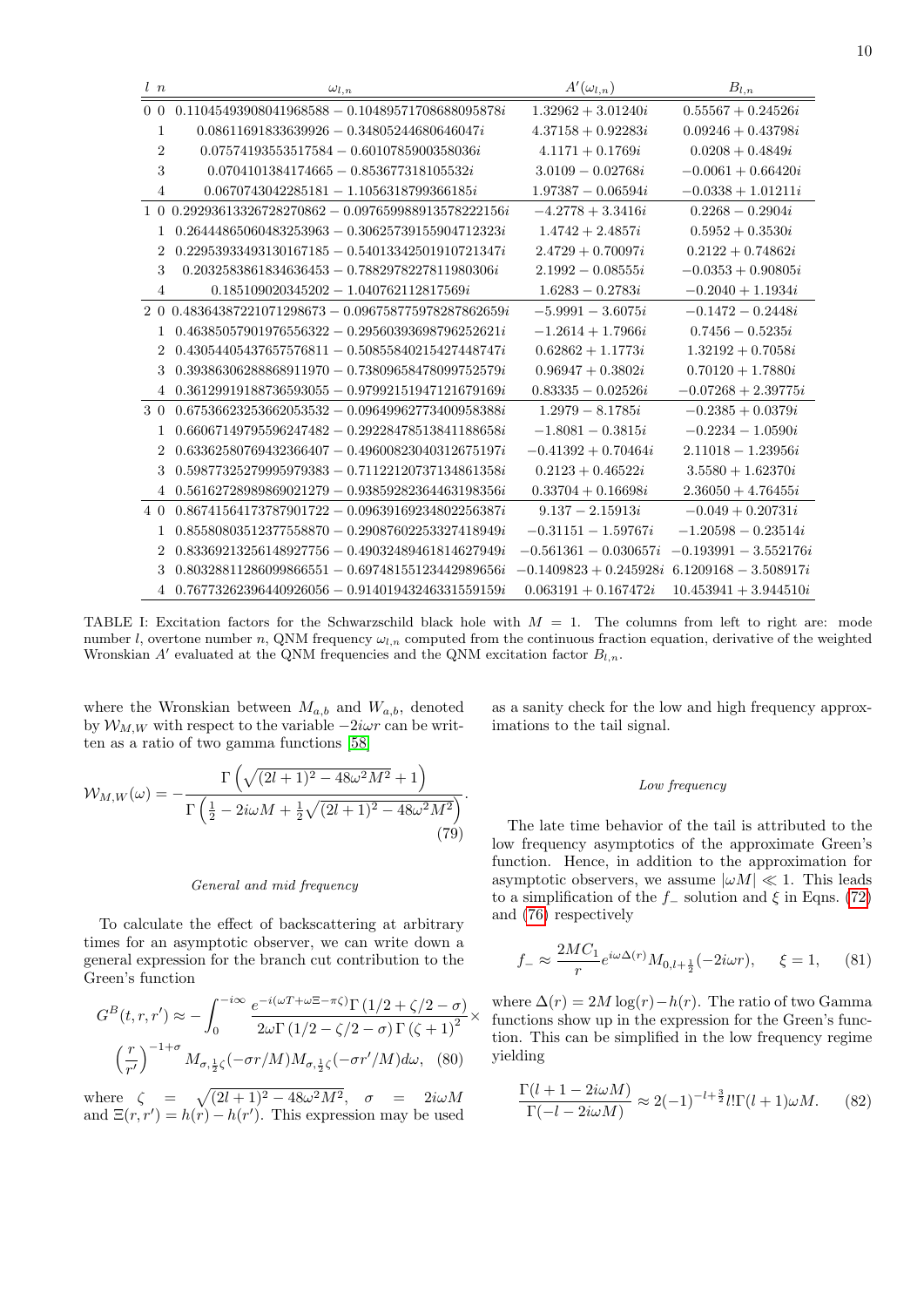Using these results, we can write down two equivalent expressions, either as an integral of two Whittaker functions with an exponential

with  $\kappa(r') = 4M \log(r')$ . Both of these integrals are in their standard forms and can be evaluated following eqns. (7.622.3) and (6.626.1) of [\[68\]](#page-24-0), so that

$$
G^{B}(T,r,r') \approx -\frac{(-1)^{-l}2^{-4l-2}\pi iMr'}{\Gamma(l+\frac{3}{2})^{2}r} \int_{0}^{-i\infty} M_{0,l+\frac{1}{2}}(-2i\omega r)
$$
  
 
$$
\times M_{0,l+\frac{1}{2}}(-2i\omega r')e^{-i\omega(T-2h(r')-\Delta(r)-\Delta(r')+\kappa(r'))}d\omega,
$$
 (83)

or alternatively, as an integration of two Bessel functions with an exponential

$$
G^{B}(T,r,r') \approx \frac{2i\pi Mr'^{3/2}}{\sqrt{r}} \int_{0}^{-i\infty} \omega J_{l+1/2}(\omega r) J_{l+1/2}(\omega r')
$$
  
 
$$
\times e^{-i\omega \left( T - 2h(r') - \Delta(r) - \Delta(r') + \kappa(r') \right)} d\omega,
$$
 (84)

$$
G^{B}(T,r,r') \approx -\frac{4(-1)^{l}\sqrt{\pi}Mr^{l}r^{l+2}\Gamma(l+2)}{\Gamma(l+\frac{3}{2})}\frac{1}{(T-r_{\star}-r_{\star}'+\kappa(r')+\Xi(r,r'))^{2l+3}}\n\times F_{\Lambda}\left(2l+3;l+1,l+1;2l+2,2l+2;-\frac{2r}{T-r_{\star}-r_{\star}'+\kappa(r')+\Xi(r,r')},-\frac{2r'}{T-r_{\star}-r_{\star}'+\kappa(r')+\Xi(r,r')}\right),
$$
\n(85)

$$
G^{B}(T,r,r') \approx -\sum_{k=0}^{\infty} \frac{(-1)^{l} 4^{-l-k} \pi M r^{l+2} r^{l+2k} \Gamma(2l+2k+3) {}_{2}F_{1}\left(-l-k-\frac{1}{2},-k;l+\frac{3}{2};\frac{r'^{2}}{r^{2}}\right)}{k! \Gamma(l+\frac{3}{2}) \Gamma(l+k+\frac{3}{2}) \left(T-2h(r')-\Delta(r)-\Delta(r')+\kappa(r')\right)^{2l+2k+3}},
$$
(86)

where  $r_{\star} = r + 2M \log(r)$ ,  $F_{\Lambda}$  is the hypergeometric function of two variables and, as before,  ${}_2F_1$  is the Gauss hypergeometric function. These equations can further be simplified by using series representations for hypergeometric functions, whose arguments are suppressed here for brevity,

$$
{}_2F_1 = \sum_{s=0}^{\infty} \frac{(-l - k - 1/2)_s (-k)_s}{(l + 3/2)_s s!} \left(\frac{r'}{r}\right)^{2s},\qquad(87)
$$

$$
F_{\Lambda} = \sum_{s=0}^{\infty} \sum_{k=0}^{\infty} \frac{(2l+3)_{s+k}(l+1)_s (l+1)_k}{(2l+2)_s (2l+2)_k s! k!} \times \left(\frac{-2r}{T - r_{\star} - r_{\star}' + \kappa + \Xi}\right)^s \left(\frac{-2r'}{T - r_{\star} - r_{\star}' + \kappa + \Xi}\right)^k,
$$
\n(88)

where Eqn. [\(87\)](#page-10-0) is valid when  $|r'/r| < 1$  and Eqn. [\(88\)](#page-10-1) is valid when,

$$
\left|\frac{-2r}{T-r_{\star}-r_{\star}'+\kappa+\Xi}\right|+\left|\frac{-2r'}{T-r_{\star}-r_{\star}'+\kappa+\Xi}\right|<1.
$$

We note that the condition for validity of Eqn. [\(85\)](#page-10-2) is  $T - r_{\star} - r'_{\star} + \Xi(r, r') + \kappa(r') > 0$  and for

<span id="page-10-2"></span><span id="page-10-0"></span>Eqn. [\(86\)](#page-10-3) it is  $T - r_{\star} - r'_{\star} + \Xi(r, r') + \kappa(r') >$ 1. This must be kept in mind while convolving  $G^B$ with the initial data. Also, when considering very late times, powers of  $(T - r_{\star} - r'_{\star} + \kappa(r') + \Xi(r,r'))^{-1}$ and  $(T - 2h(r') - \Delta(r) - \Delta(r') + \kappa(r'))^{-1}$  can be expanded in an inverse power series of T about  $T = \infty$ . The slowest decaying mode immediately gives Price's power law  $G^B \sim T^{-2l-3}$  [\[69\]](#page-24-1).

### <span id="page-10-4"></span><span id="page-10-3"></span>High frequency

<span id="page-10-1"></span>An approximation for the contribution of the tail at very early times can be computed by considering a high frequency approximation to  $G_B$ . The computations for the high frequency Green's function become simple when choosing the other pair of asymptotic solutions, which follows from Eqn. [\(29\)](#page-4-0), so that

$$
f_{-} \approx C_{1} \left(\frac{r}{2M}\right)^{-1+2i\omega M} e^{-i\omega h(r)} M_{2i\omega M, \frac{1}{2}}(-2i\omega r),
$$
  

$$
f_{+} \approx C_{2} \left(\frac{r}{2M}\right)^{-1+2i\omega M} e^{-i\omega h(r)} W_{2i\omega M, \frac{1}{2}}(-2i\omega r). \tag{89}
$$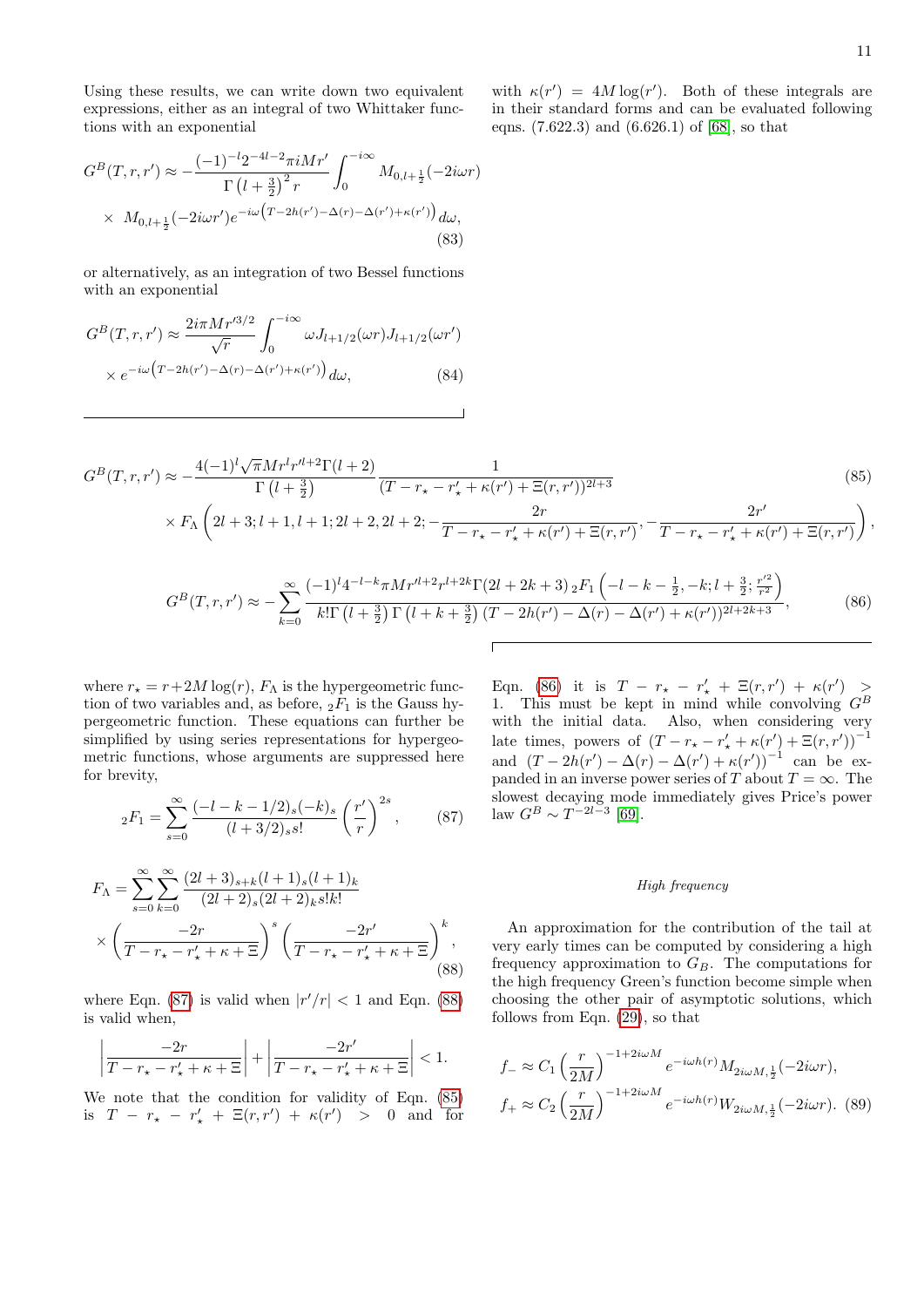These expressions lead to simplified forms for the Wronskian  $\mathcal{W}_{M,W}$ ,  $\chi$  and  $\xi$ ,

$$
\mathcal{W}_{M,W} = -\frac{1}{\Gamma(1 - 2i\omega M)}, \ \chi = \frac{2\pi i}{\Gamma(-2i\omega M)}, \ \xi = 1. \tag{90}
$$

Using these expressions, we can also evaluate the ratio of  $B(\omega)$  and  $A(\omega)$  at very high frequencies

$$
\frac{B(\omega)}{A(\omega)} = -\frac{2^{-1+4i\omega M}i\pi M^{-1+4i\omega M}}{C_1^2},\tag{91}
$$

and also perform a high frequency expansion for  $f_$ as  $r \to \infty$ 

$$
f_{-} \approx -\frac{(-1)^{3/4}C_1\sqrt{\omega}2^{-2iM\omega}M^{-\frac{1}{2}-4i\omega M}}{\sqrt{\pi}} \times r^{-2+4i\omega M} \left(2\omega M^2 - ir\right)e^{i\omega(r+2M-h(r))}.\tag{92}
$$

Using Eqns.  $(89)-(92)$  $(89)-(92)$  in Eqn.  $(77)$ , we obtain the final expression for the time domain Green's function which must now be convolved with the initial data

$$
G^{B}(T,r,r') \approx -\frac{r'}{4\pi r M^{2} \Upsilon(T,r,r')^{2}} - \frac{r'}{\pi r^{2} \Upsilon(T,r,r')^{3}} - \frac{1}{\pi r \Upsilon(T,r,r')^{3}} - \frac{6M^{2}}{\pi r^{2} \Upsilon(T,r,r')^{4}},
$$
(93)

where,

$$
\Upsilon(T, r, r') = T + \Xi(r, r') - r - r' - 4M \log r
$$
  
+ 4M \log M - 4M. (94)

This expression for the Green's function is valid only when  $\Upsilon(t, r, r') > 0$ . Note that the expression in Eqn. [\(93\)](#page-11-2) is subtle to use in practice because of the interaction between the validity of the approximation and the domain of integration, and is hence avoided in comparing with the numerics later in the paper.

### <span id="page-11-0"></span>F. Contribution from the high-frequency arc

We now construct the part of the Green's function which comes from the high-frequency arc, that is when  $|\omega| \to \infty$ . This gives the part of the signal coming from direct transmission and in the asymptotic region should reduce to the propagator in flat space.

To derive this result, we write down the Green's function which is constructed from the Whittaker solutions in Eqn. [\(89\)](#page-10-4),

$$
G^{HF} \approx \int_C \frac{W_{2i\omega M, \frac{1}{2}}(-2i\omega r)M_{2i\omega M, \frac{1}{2}}(-2i\omega r')}{4\pi i\omega} \times \Gamma(1 - 2i\omega M) \left(\frac{r'}{r}\right)^{1 - 2i\omega M} e^{-i\omega(T + \Xi)} d\omega, \quad (95)
$$

for  $r' < r$ . The other case can be derived in a straightforward manner. Here  $C$  is the contour over which the integration is performed. In the asymptotic limit  $r \to \infty$ , the Whittaker functions can be further simplified as

$$
M_{2i\omega M, \frac{1}{2}} \approx \frac{2^{-2i\omega M} (-i\omega)^{-2i\omega M} e^{-i\omega r' r'^{-2i\omega M}}}{\Gamma(1 - 2i\omega M)}
$$

$$
- \frac{2^{2i\omega M} (i\omega)^{2i\omega M} e^{i\omega r' r'^{2i\omega M}}}{\Gamma(1 + 2i\omega M)},
$$

$$
W_{2i\omega M, \frac{1}{2}} \approx 2^{2i\omega M} (-i\omega)^{2i\omega M} e^{i\omega r} r^{2i\omega M}. \tag{96}
$$

In the high-frequency limit, Stirling's formula can be employed for the Gamma function [\[58\]](#page-23-18),

$$
\Gamma(a\omega + b) \approx \sqrt{2\pi}e^{-a\omega}(a\omega)^{a\omega + b - 1/2}, \quad |\arg(\omega)| < \pi. \tag{97}
$$

<span id="page-11-1"></span>which is valid for  $a > 0$  and  $b \in \mathbb{C}$ . The high-frequency asymptotic Green's function can be written as

$$
G^{H}(T,r,r') \approx \frac{r'}{4\pi ir} \int_{C} \frac{e^{-i\omega(T+\Xi-r+r'-4M\log r+4M\log r')}}{\omega} d\omega
$$

$$
+ \frac{r'}{4\pi r} \int_{C} \frac{e^{-i\omega(T+\Xi-r-r'-4M\log r-4M+4M\log M)}}{\omega} d\omega.
$$
(98)

<span id="page-11-2"></span>The choice of contour  $C$  is motivated by the discussion in [\[42\]](#page-23-9). As we have assumed  $r$  to be very large, we see that only the first term contributes when  $r - r' =$  $4M \log r \leq T + \Xi \leq r + r' + 4M \log r'$ . Taking a contour C in the upper half of the  $\omega$  plane, the leading order term in the Green's function can be written down in terms of the Heaviside function

$$
G^{H}(t, r, r') \approx -\frac{r'}{2r} \mathbb{H}(T + \Xi - r + r' - 4M \log r + 4M \log r').
$$
\n(99)

For the case of Kerr-Schild coordinates, when convolving with the initial data, the lower limit of the integration  $r^{\prime}_l$ is obtained by solving for  $r'$  in

$$
r' + 4M \log r' \approx r + 4M \log r - T.
$$
 (100)

The scalar field response from the initial data as seen by an observer at fixed  $r$  can then be calculated as

$$
K_{l,m}(t,r) = -\int_{r'_l}^{r+t} \frac{r'}{2r} \partial_t K_{l,m}(0,r') dr' - \frac{r'_l}{2r} K_{l,m}(0,r'_l).
$$
\n(101)

# III. NUMERICAL RESULTS

In the second part of the paper, we numerically evolve a massless scalar field and compare with the results obtained from the first part of the paper. After a brief overview of our pseudospectral NR code bamps and the scalarfield project in sections [III A](#page-12-0) and [III B,](#page-12-1) we record the main results of our paper in two separate sections for the QNM and tails.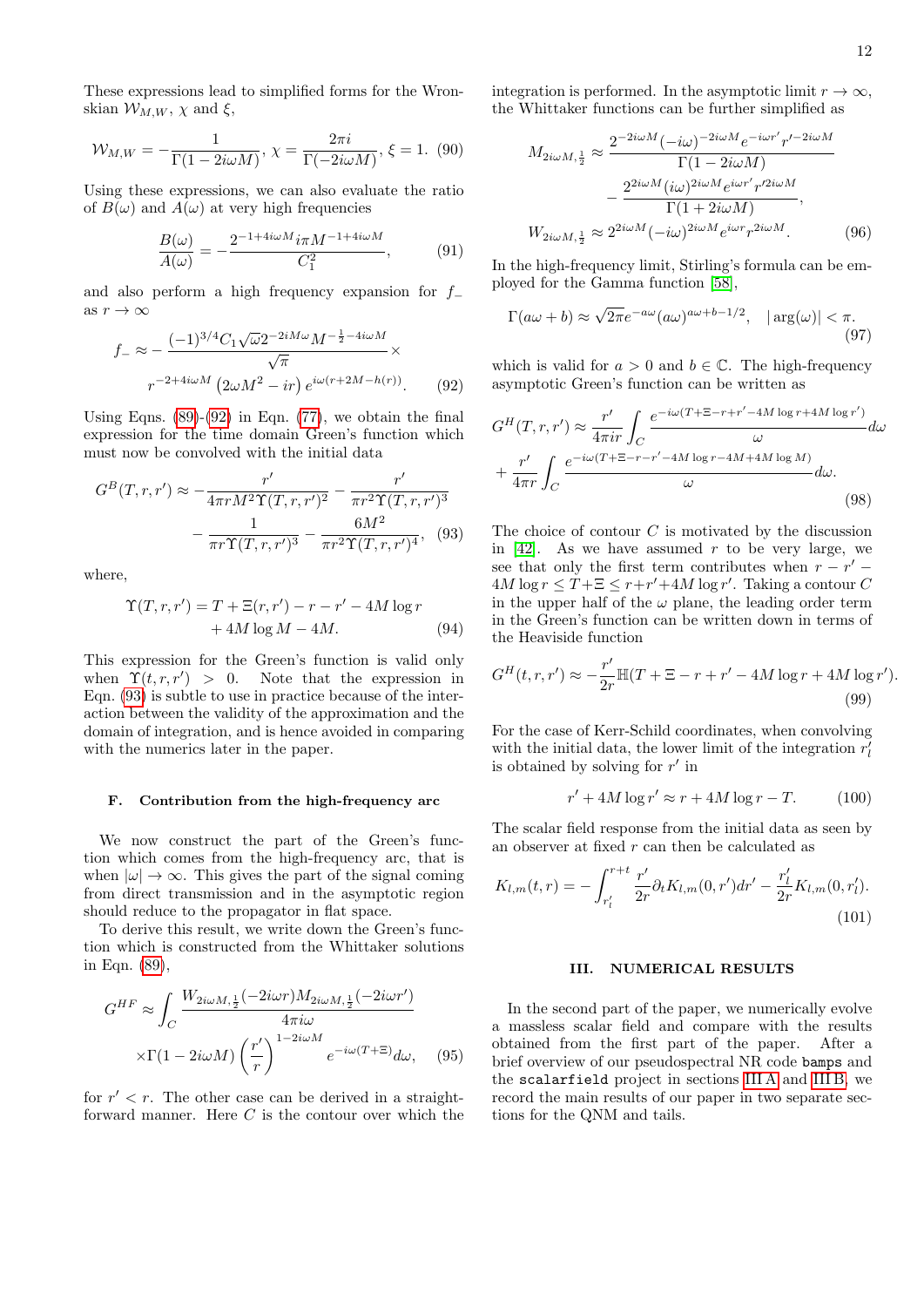# <span id="page-12-0"></span>A. Numerical setup

The bamps code [\[32–](#page-23-0)[37\]](#page-23-28) is a massively parallel multipatch pseudospectral code for numerical relativity. The code is written in C with specific algebra-heavy components generated by Mathematica scripts. In the present work we use this tool to solve the wave equation in a fixed Schwarzschild background. Since bamps is primarily designed to treat first order symmetric hyperbolic systems we therefore start by reducing to first order as

$$
\partial_t \Phi = \alpha \Pi + \beta^i \chi_i,
$$
  
\n
$$
\partial_t \chi_i = D_i(\alpha \Pi) + \alpha \gamma c_i + \mathcal{L}_{\beta} \chi_i,
$$
  
\n
$$
\partial_t \Pi = D^i(\alpha \chi_i) + \alpha K \Pi + \gamma \beta^i c_i + \mathcal{L}_{\beta} \Pi,
$$
\n(102)

subject to the spatial reduction constraint

$$
c_i \equiv \partial_i \Phi - \chi_i = 0. \tag{103}
$$

The purpose of the parameter  $\gamma \geq 0$  is to damp inevitable violations of this constraint. The scalarfield project is coupled to our metric evolution scheme and has been tested on each of our domains, but in the present context, as we excise the black hole region, we work exclusively with nested cubed-shell grids. In this section we employ the standard  $3 + 1$  notation [\[70,](#page-24-2) [71\]](#page-24-3) for the future pointing unit normal vector, lapse, shift, spatial covariant derivative and extrinsic curvature. The values for these quantities can be read off from the background metric. The independent non-trivial values are

$$
\alpha = \frac{1}{\sqrt{1 + 2M/r}}, \qquad \beta^r = \frac{2M/r}{1 + 2M/r},
$$
  

$$
\gamma_{rr} = 1 + 2M/r, \qquad \gamma_{\theta\theta} = r^2,
$$
  

$$
K_{rr} = \frac{-2M(M+r)}{\sqrt{r^5(2M+r)}}, \qquad K_{\theta\theta} = 2M\sqrt{\frac{r}{2M+r}}, \quad (104)
$$

in spherical polars. In the code these are transformed to our global Cartesian basis in the obvious manner. When evolving the system coupled to GR, we use first order reduction variables in place of taking derivatives of metric components so that the scalarfield and gravitational field equations remain minimally coupled from the PDEs point of view. The characteristic variables for the system are

$$
u^{\pm} = \pm s^i \chi_i + \Pi + \gamma \Phi, \quad u_i^{\beta} = (\delta^j{}_i - s^j s_i) \chi_j,
$$
  

$$
u^0 = \Phi,
$$
 (105)

with geometric speeds  $-\beta^{i}s_i \mp \alpha$ ,  $-\beta^{i}s_i$  and 0 respectively, where  $s^i$  denotes an arbitrary unit spatial vector. The computational domain is divided into subpatches, each of which is discretized in space using a Gauss-Lobatto grid with a Chebyshev basis. Thus spatial derivatives are ultimately approximated with matrix multiplication. The equations of motion [\(102\)](#page-12-2) are then integrated in time using a standard fourth order Runge-Kutta method. Data is communicated into a given patch

from its neighbors by weakly imposing equality of incoming characteristic fields using a penalty method. At the outer boundary we impose

$$
r^{-2}L^{\mu}\partial_{\mu}\left(r^{2}(u^{+}-\gamma\Phi)\right) = 0,
$$
  

$$
(\delta^{j}{}_{i} - s^{j}s_{i})s^{k}\partial_{[j}c_{k]} = 0,
$$
 (106)

<span id="page-12-2"></span>with  $s^i$  here the spatial outward pointing unit normal to the domain, and  $L^{\mu} = n^{\mu} + s^{\mu}$  is an outward pointing null-vector. These conditions are constraint preserving and control incoming radiation. It should be noted, however, that we typically ensure that the outer boundary is causally disconnected from the region of spacetime we study, so that at the continuum level we are effectively considering the IVP rather than the IBVP. Presently we work entirely in spherical symmetry, so we use the cartoon method [\[72,](#page-24-4) [73\]](#page-24-5) to reduce the number of spatial dimensions to one. Apart from the fact that this allows us to rapidly produce many data sets on a large desktop machine, enforcing explicit spherical symmetry ensures that only the  $l = 0$  mode is excited as our study primarily involves the effect of overtones on the signal. Our code is MPI parallel; large jobs are run on a multi-core workstation. The results of these simulations are compared with our standalone Green's function code written in Python. More details of bamps can be found in [\[33\]](#page-23-29).

# <span id="page-12-1"></span>B. Initial data

For the purposes of this paper, we consider only initial data which is spherically symmetric. This is not a restriction in itself, since the analysis followed can be extended to non-spherical initial data in a straightforward manner. For initial data, we provide the value of the scalar field Φ at  $t = 0$  and

$$
\Pi = \alpha^{-1} (\partial_t \Phi - \beta^r \partial_r \Phi), \tag{107}
$$

also at  $t = 0$ . Here  $\alpha$  and  $\beta^{i}$  are the lapse and shift respectively. The four different types of initial data used in our runs are listed below;

Gaussian profile I (type A). This is the simplest type of initial data with the following profile

$$
\Phi = Ae^{-(r-r_0)^2/\sigma^2}, \qquad \Pi = 0. \tag{108}
$$

Here A is the amplitude of the scalar field,  $r_0$  is the position of the peak of the Gaussian and  $\sigma/\sqrt{2}$  is the standard deviation.

Gaussian profile II (type B). The second type of initial data is the purely ingoing Gaussian pulse in the Minkowski spacetime

$$
\Phi = \frac{A}{r} e^{-(r-r_0)^2/\sigma^2},
$$
\n
$$
\Pi = -\frac{2A}{r\sigma^2} (r - r_0) e^{-(r-r_0)^2/\sigma^2}.
$$
\n(109)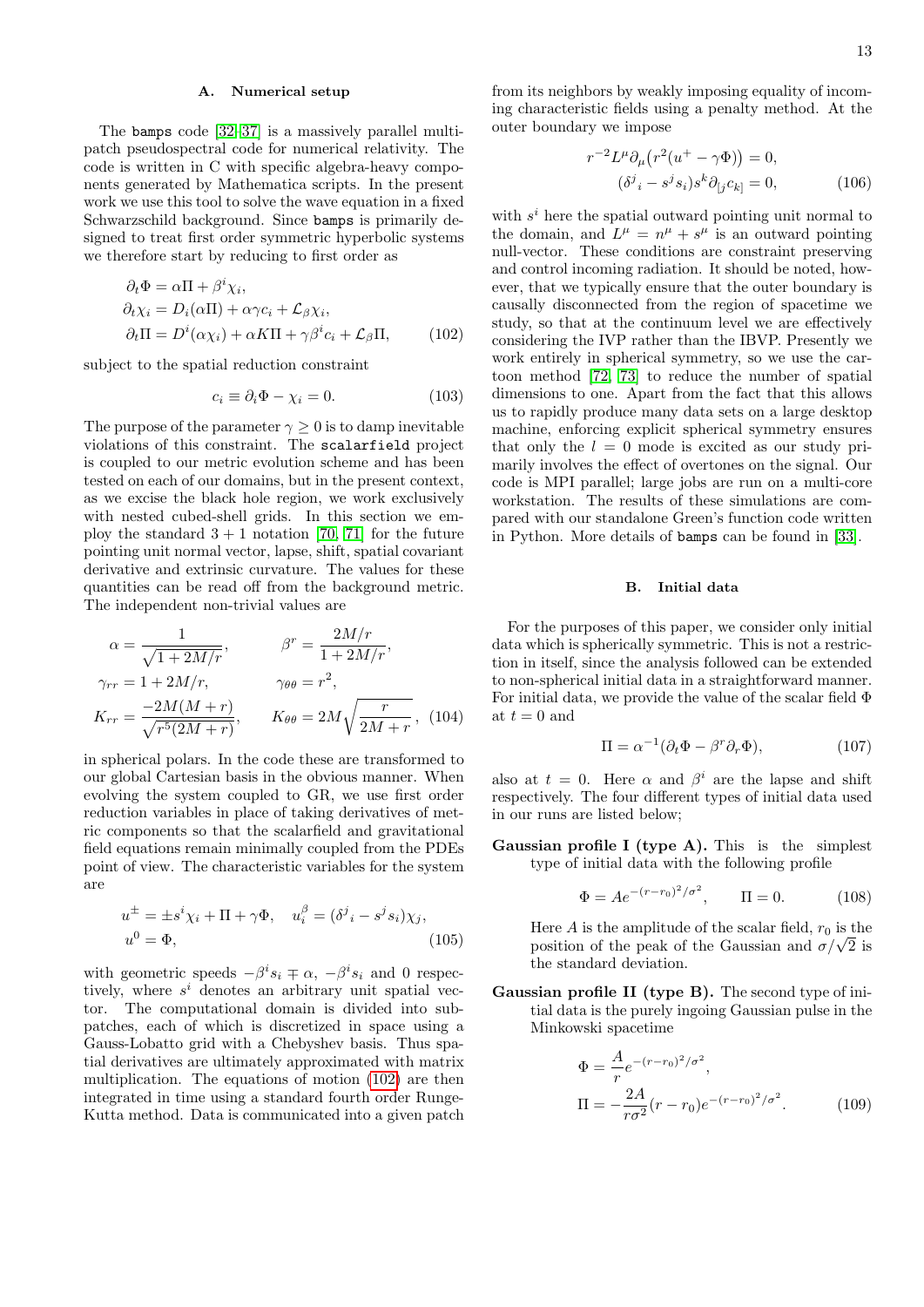Here  $A/r$  is the amplitude of the scalar field,  $r_0$  is the position of the peak of the Gaussian and  $\sigma/\sqrt{2}$ is the standard deviation. On a Schwarzschild background, this data is 'mostly ingoing'.

Sine Gaussian profile (type C). The scalar field profile is given by

$$
\Phi = \frac{A}{r} e^{-(r-r_0)^2/\sigma^2} \sin(\omega r + \phi_0), \qquad \Pi = 0. \tag{110}
$$

Here,  $A/r$  is the amplitude of the scalar field and  $r_0$ is the peak of the scalar field while  $\omega$  and  $\phi_0$  are the frequency and phase of the oscillating frequency.

Pure QNM initial data profile. We would also like to evolve pure QNM data of the form

$$
\Phi = Ae^{-i\omega r} H_C \left( \Theta, 1 - \frac{r}{2M} \right),
$$
  
\n
$$
\Pi = \frac{(\beta^r - 1)}{\alpha} i\omega A e^{-i\omega r} H_C \left( \Theta, 1 - \frac{r}{2M} \right)
$$
  
\n
$$
- A e^{-i\omega r} \frac{\beta^r}{\alpha} \frac{d}{dr} H_C \left( \Theta, 1 - \frac{r}{2M} \right),
$$
\n(111)

with  $\Theta = \{4i\bar{\omega}, -4i\bar{\omega}, 0, -8\bar{\omega}^2, 8\bar{\omega}^2\}$  being the parameters of the CHE, the construction of which is detailed in section [II B.](#page-5-0) The field profile of this type of data is bounded at the horizon but not at spatial infinity. To ensure that the field remains smooth during numerical evolution, data at the outer boundary is initially kept to be zero, at least to machine precision by multiplying both Φ and Π with a smooth cutoff function. More details are provided in section [III D.](#page-15-0)

# <span id="page-13-0"></span>C. Tests on tails

We first test the expressions for late time tails using a set of 7 high-resolution simulations with Gaussian I, II and sine-Gaussian type initial data. For each simulation, the scalar field information is extracted for 10 different observers outside the event horizon whose positions are approximately at  $r \simeq$ 2, 10, 20, 30, 40, 50, 100, 200, 300, 400 and 500M. As mentioned earlier, care must be taken to place the outer boundary at a sufficiently large radius compared to the position of the observer and the initial 'pulse' to ensure that boundary effects do not contaminate the timeseries in the region of interest. This problem could be completely avoided by evolving the scalar field in hyperboloidal coordinates. In the following analysis, what we call the 'tail signal' starts when the QNM ringing ceases to dominate the signal, and for operational purposes, this starts from the last extremum of the time-series onwards. This signal is then compared with our standalone Green's function code which computes the low frequency contribution of the branch cut using Eqn.  $(86)$ , but with a truncated sum. To quantify the disagreement between the numerical data and the Green's function result, we define a measure of error

$$
E_1(t, r_o) = \left| \frac{\Phi_b - \Phi_*}{\Phi_b} \right| \times 100,\tag{112}
$$

which is the percentage error at time  $t$  as seen by an observer at  $r_o$ . Here  $\Phi_b$  is the numerical signal which has N points while  $\Phi_*$  is  $\Phi_{\text{gf}}$  or  $\Phi_{\text{f}}$ , the signal computed either from the approximate Green's function or derived from fitting a model respectively.

One of our aims in this section is to construct a model for the tail signal as a superposition of power laws. To find out the number of terms needed to faithfully represent the numerical result, we generate the first 15 terms of the approximate Green's function as in Eqn. [\(86\)](#page-10-3) and compute the maximum percentage error between  $\Phi_{\rm b}$ and  $\Phi_{gf}$  while cumulatively adding more terms in  $\Phi_{gf}$ . Additionally, the starting time for computing the mismatch is varied to compute the maximum  $E_1$  across early, intermediate and late time tails separately.

At very late times, we see that the maximum  $E_1$  does not vary significantly with the addition of a few terms irrespective of where the observer is located and both can be kept to less than 10%. This however becomes progressively worse at earlier times and may be improved by adding more terms in our approximation of the Green's function as can be seen in the top row, left of Fig. [2.](#page-14-0) For the simulations considered, the intermediate tail onwards can be described to an accuracy of  $\langle 10\% \rangle$  error if at least the first 5 terms are considered in Eqn. [\(86\)](#page-10-3). This is demonstrated in an example simulation in the top row, right of Fig. [2](#page-14-0) and is the rule of thumb followed when building our model.

At very late times, we observe only the effects of the  $m = 0$  term within Eqn. [\(86\)](#page-10-3) on the signal. This is reflected in the local power index (LPI)  $\lambda$  of the timeseries defined as [\[74\]](#page-24-6)

$$
|\Phi| = At^{-\lambda}, \quad \lambda = -\frac{\partial \log|\Phi|}{\partial \log t}.
$$
 (113)

A comparison between the LPI computed from  $\Phi_{\rm b}$ and  $\Phi_{\text{eff}}$  again shows that they are in good agreement for intermediate times. Generally irrespective of the position of the observer the maximum  $E_1$  between the numerical and analytically computed  $\lambda$  can be kept smaller than 10%, and the mismatch is only large at very early times, as can be seen in bottom row, left of Fig. [2.](#page-14-0) For late times,  $\lambda$  approaches 4 for Gaussian I and sine-Gaussian data and 3 for Gaussian II data, which is consistent with Price's law [\[69\]](#page-24-1). We must note here that the time derivative of the scalar field is only approximately zero at large radii for Gaussian I and sine-Gaussian data, so  $\lambda$  must eventually approach 3 if the simulations are evolved for a much longer time.

We now proceed to fit a sum of tail laws to the data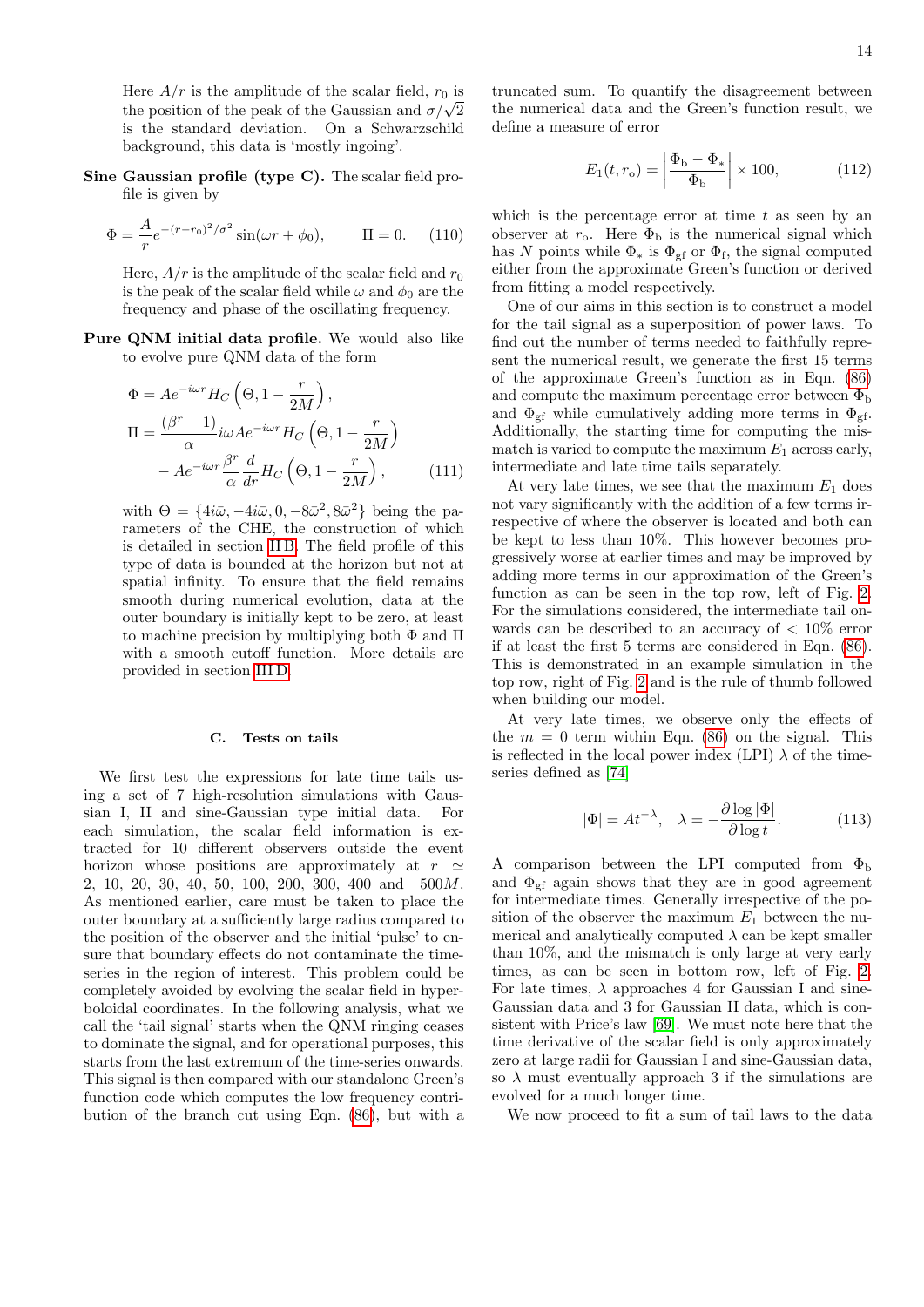

<span id="page-14-0"></span>FIG. 2: Top row, left: Comparison between the scalar field time-series extracted at  $r \approx 500$  (in dotted line) with those obtained from the approximate Green's function for a simulation with Gaussian I type initial data. The colors indicate the different number of terms considered in the summation in Eqn. [\(86\)](#page-10-3). The inset figure shows that at late times, the slowest decaying  $t^{-4}$ term dominates. Top row, right: Variation of the maximum  $E_1$  between  $\Phi_b$  and  $\Phi_{cf}$  at different starting times, mentioned in units of M for Gaussian II type data. Bottom row, left: A comparison between the LPI for two simulations at different observer positions mentioned in the legend, in units of  $M$ . The inset plots the maximum  $E_1$  for the corresponding LPI comparison. Bottom row, right: Results of the tail fits to two different types of initial data when considering  $q = 1, 2, 3, 4$  and  $q = 4$  in Eqn. [\(114\)](#page-14-1) respectively. The inset plot shows the variation of the maximum  $E_1$  with time for the different fits with the dotted line denoting 10%. The fits get progressively better as q increases. In both plots, 'A' corresponds to a simulation with Gaussian I data and 'B' to Gaussian II type data.

with constant coefficients

$$
|\Phi| = \sum_{k=0}^{q} A_k t^{-(3+k)}.
$$
 (114)

While this model is a simplification over the time dependence in Eqn. [\(86\)](#page-10-3), it should work well for late times. A non-linear least squares fit is performed using the Levenberg-Marquardt algorithm as implemented in the Python package lmfit [\[75\]](#page-24-7) at different starting times to

<span id="page-14-1"></span>obtain the coefficients  $A_k$ . Non-linear fitting algorithms are sensitive to initial conditions and can perform poorly if the  $A_k$ 's are initialized with random values. To initialize the first non-zero coefficient, we make use of the fact that at late times, the slowest decay dominates the signal and is either the  $t^{-3}$  term or the  $t^{-4}$  term depending on the initial data. While obtaining the first non-zero coefficient is straightforward, it is less clear how to obtain good guesses for the others. Noting that the other tail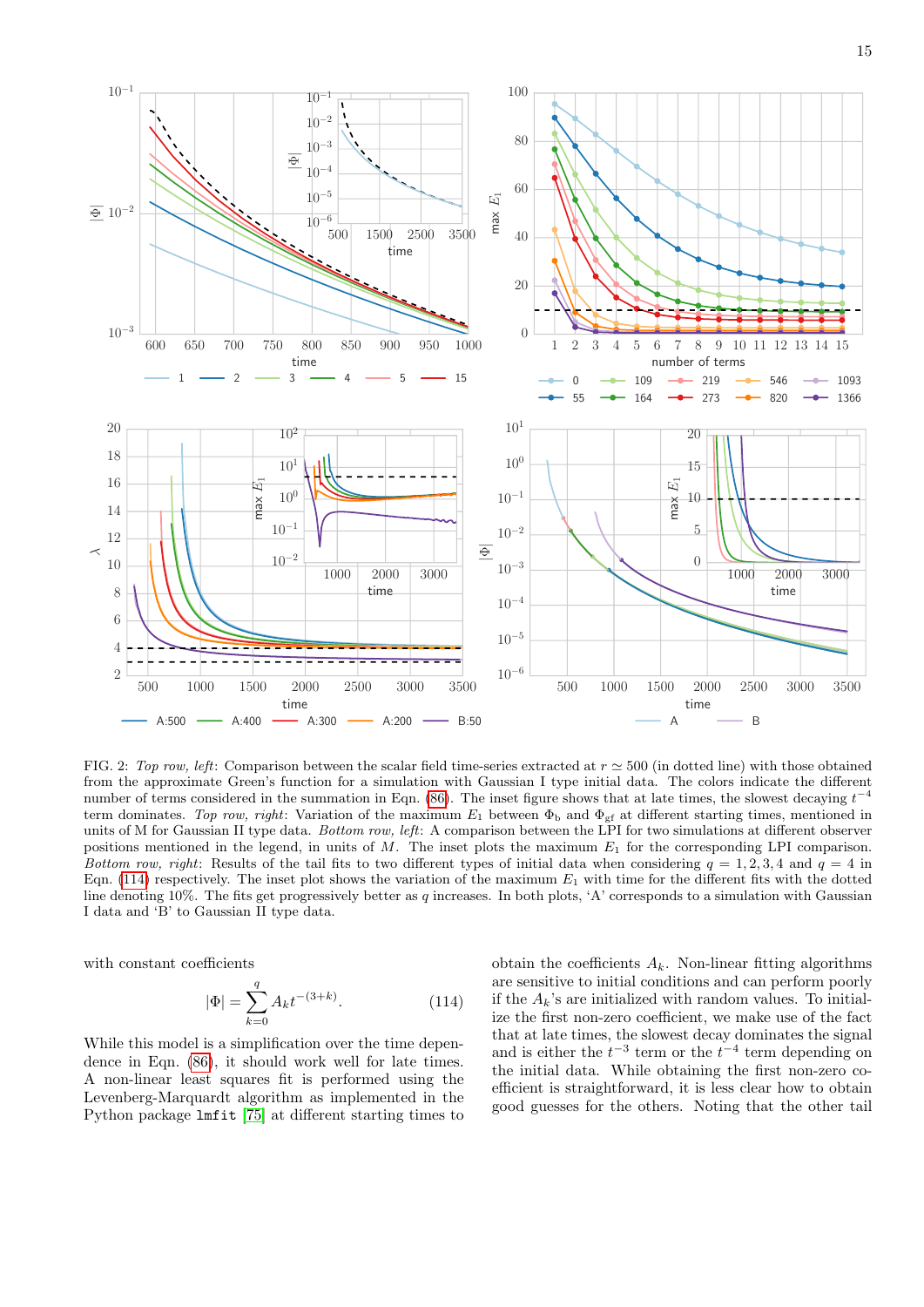

<span id="page-15-1"></span>FIG. 3: Left: Variation of the pointwise percentage error  $E_1$  between the numerical signal and the late time Green's function result as a function of time for scalar field extracted at radii  $r \approx 2, 10, 20, 30, 40, 50, 100$  and  $200M$  for Gaussian I data. The inset plot shows the values of  $E_1$  at the beginning of the tail for the same time-series. Right: Variation of the maximum  $E_1$ with respect to time for an observer at  $r \simeq 2M$  with different number of terms in the Green's function in Eqn. [\(86\)](#page-10-3) at two starting times for all 7 simulations. At intermediate starting times, the maximum error can be kept to less than 10% if 5 or more terms are considered in the Green's function. The legend shows the three type A, three type B and one type C simulation used in the analysis.

components contribute significantly at earlier times, we initialize all coefficients with values of the first non-zero coefficient. This empirical approach works remarkably well in practice.

For each time-series, the starting time is shifted over the entire signal and the maximum percentage error is recorded for each position. The maximum  $E_1$  with respect to time between the fit and the numerical data displays a monotonically decreasing behavior with starting time. The earliest recorded start time at which the maximum  $E_1$  is less than or equal to 10% is considered the optimal starting time for the fit. The maximum number of terms  $q$  in Eqn. [\(114\)](#page-14-1) is also allowed to vary from 1 to 11. More of the signal can be modeled with increasing q until q is equal to 5. The maximum  $E_1$  gets worse as  $q$  is increased further, and hence the very early part of the signal is not well represented as a linear combination of different power law tails with constant coefficients. A representative fit with different number of terms in the tail model is shown at the bottom row, right of Fig. [2.](#page-14-0)

Finally, we look at how well the asymptotic expressions perform for non-asymptotic observers. To do this, we compute the pointwise percentage error between  $\Phi_{\rm b}$ and  $\Phi_{\rm gf}$  for several positions outside the event horizon and find that the beginning of the tail signal always has a considerable error  $(>10\%)$  irrespective of the simulation and the position of the observer. However, at intermediate times, the percentage error falls beneath 10% and therefore we propose that the asymptotic tail expressions may also be used for observers very close to the

event horizon at intermediate and later times. Furthermore, we also look at the maximum percentage error for signals at  $r \simeq 2M$  across the 7 simulations and find that it cannot be kept to under 10% if the entire tail signal is chosen for the analysis. It is only from intermediate time onwards that the error  $E_1$  can be kept under 10%. Fig. [3](#page-15-1) left shows the variation of  $E_1$  between  $\Phi_{\rm b}$  and  $\Phi_{\rm gf}$ with time while Fig. [3](#page-15-1) right shows the maximum percentage error when the fit is performed from the beginning of the tail signal and from intermediate times, for different number of terms in the tail model.

## <span id="page-15-0"></span>D. Tests on QNMs

### 1. Results from exact solutions

Looking at the analytically continued solutions  $f_$ and  $f_{+}$ , we see that at QNM frequencies, these solutions are unbounded at spatial infinity. This fact makes it difficult to evolve pure QNM type initial data in our numerical code unless the outer boundary can be treated appropriately. One suggestion is to have time dependent boundary conditions at the outer boundary which can be analytically determined. The alternative is to make the initial data near the outer boundary of the order of machine precision or less by employing a smooth cutoff function,

$$
C(r, a, r_0) = \frac{1}{2} (1 - \tanh(a(r - r_0))). \qquad (115)
$$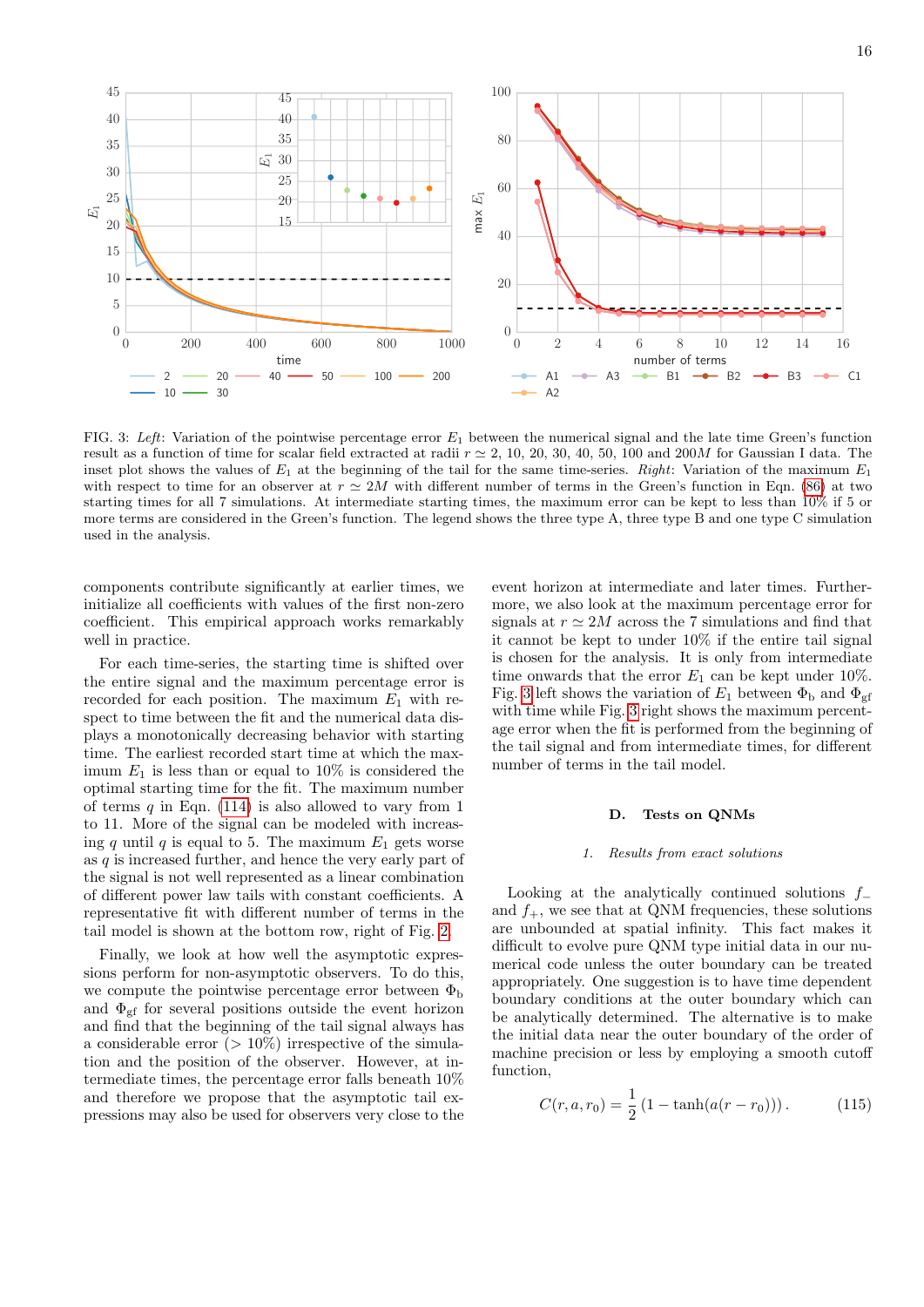

<span id="page-16-0"></span>FIG. 4: Top row, from left to right: A comparison between the pure QNM solution and the numerical data for the  $n = 0$  mode at three different times. The left of the vertical red line denotes the region up to which the numerical data and the pure QNM data must agree. Bottom row, from left to right: Convergence plot for  $\Phi$  and  $\Pi$  respectively for data prepared from the  $n = 1$ mode with the error computed from Eqn. [\(116\)](#page-17-0). The colors represent the different resolutions of the simulations.

This cutoff changes smoothly from 1 to 0 around  $r_0$ , with C being 0.5 at  $r_0$ . The steepness of this change is controlled by the value of a.

The second route is easier to implement and is the one followed here. Our objective in these experiments is twofold. First we wish to obtain an arbitrarily long 'ringing time' for observers close to the event horizon and second to have a ringdown at a specific QNM frequency. This data can be used to obtain an arbitrarily long ringing time of a single QNM, or a superposition of QNMs near the event horizon. Since the ingoing light speed is exactly 1 in Kerr-Schild coordinates, to obtain a ringing duration of  $\Delta t_{\text{ONM}} \simeq 20M$ , the pure QNM solution and the initial data must match up until at least  $r \approx 22M$ . This is achieved in our case by choosing  $r_0 = 25M$  and  $a = 1$ for the  $n = 0$  mode and  $r_0 = 25M$  and  $a = 2$  for the  $n = 1$ mode.

A good way to test the correctness of the scalarfield implementation is to perform a convergence test with the initial data built from the exact solution in the region unaffected by the cutoff function. The basic steps for implementing such a test are given below,

- 1. Generate and evolve the modified QNM data on a Schwarzschild background at 5 different resolutions or more. For our test, we choose subpatches with 9 to 19 points, increasing the number of points by 2 each time.
- 2. Compute the pure QNM initial data at a much higher resolution than the highest resolution used for the numerical runs. This ensures that interpolation errors, which can be problematic, do not dominate in the test. We constructed the QNM data from  $r \in [1.8, 50]$ with  $5 \cdot 10^4$  points or more.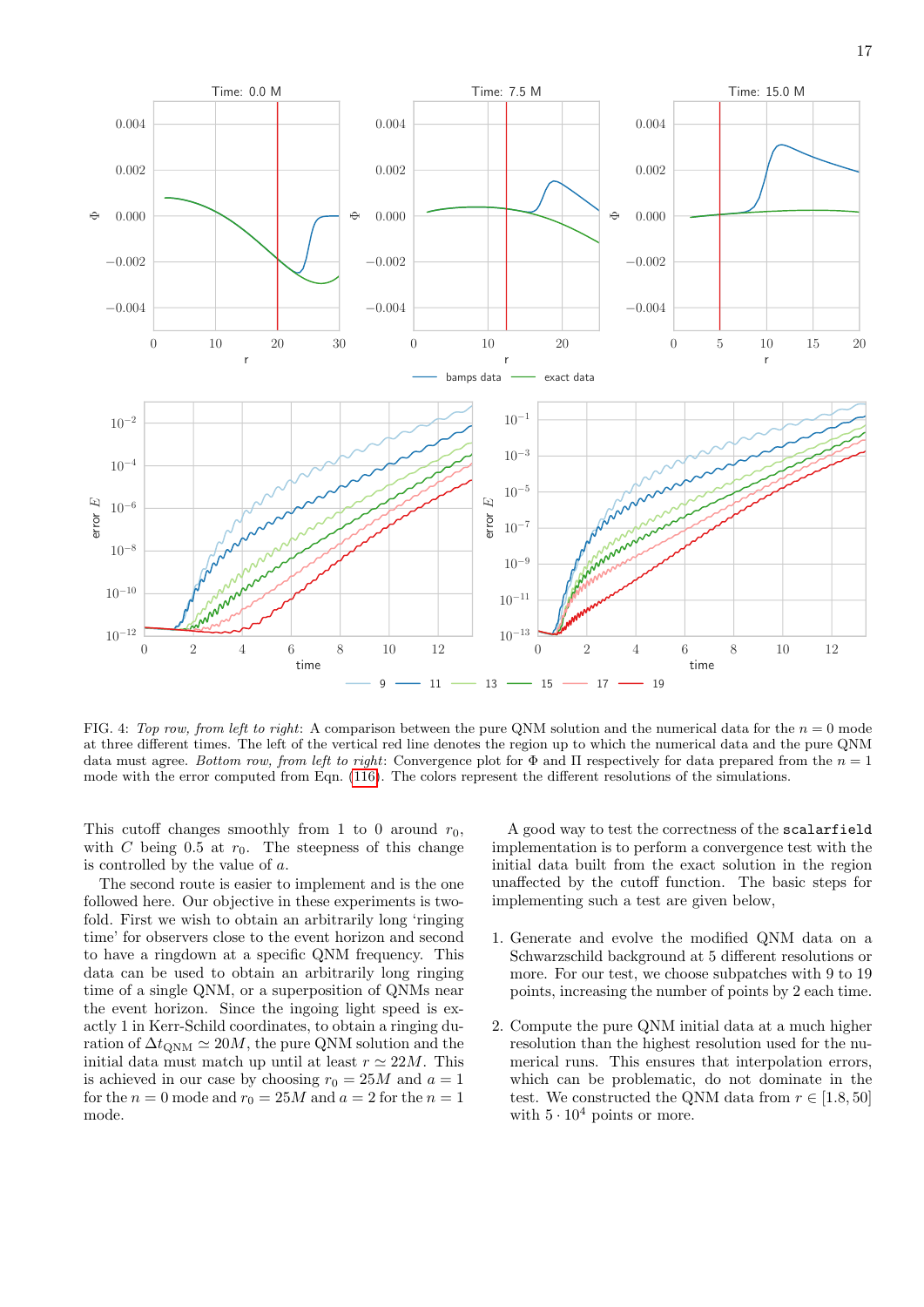- 3. Interpolate the exact solution on each bamps subpatch and output at the same times as in our numerical simulations. A comparison of the analytically evolved initial data and the numerical data for the  $n = 0$  mode at three different times is shown in the top row of Fig. [4.](#page-16-0)
- 4. Compute the error E between the numerical result  $\Phi_{\rm b}$ and the analytic results  $\Phi_{\rm e}$  for the first P subpatches where the data is not affected by the cutoff function

$$
E(t) = \sum_{i=1}^{P} \int_{i} (\Phi_{e}(t, r) - \Phi_{b}(t, r))^{2} dr.
$$
 (116)

Here the data on each grid is specified at the Gauss-Lobatto points and the weights for the integration on each grid with  $N$  points must be calculated from the Chebshev Gauss-Lobatto numerical quadrature

$$
w_i = \begin{cases} \sqrt{1 - x_i^2} (\pi/2N), \ i = 0, N, \\ \sqrt{1 - x_i^2} (\pi/N), \ \text{elsewhere,} \end{cases}
$$
 (117)

where  $x_i$  for each grid are given by,

$$
x_i = -\cos\left(\frac{\pi i}{N-1}\right). \tag{118}
$$

5. Plot the error E as a function of time for each resolution. For the test to be successful,  $E$  should decrease with increasing resolution. A convergence test for the  $n = 1$  mode is shown in the bottom row of Fig. [4.](#page-16-0)

A comparison between the numerical and analytical solutions at different times show excellent agreement in the region unaffected by the cutoff. We use the matrix pencil [\[76\]](#page-24-8) and Prony methods [\[77\]](#page-24-9) to fit damped exponentials to the time series data on the horizon. Since the signal is real, we fit two damped exponentials  $Ae^{i\omega t + i\phi_0}$  for each mode,  $\omega$  being the complex QNM frequency. The parameters of the fit provide very accurate numbers for the QNM frequency, namely 0.11043074 − 0.10485913*i* (with less than 0.01\%) error) for the  $n = 0$  mode and  $0.0857 - 0.3472i$  (with less than 0.1% error) for the  $n = 1$  mode.

### 2. Results from generic data

We now test our expressions for the QNM part of the Green's function using non-specialized initial data. For this, we use the simulations in section [III C](#page-13-0) taking 6 observers outside the black hole at at  $r \approx 2, 10, 20, 30, 40$ , 50 and 100M.

The time-series at each of these points must be cropped to include just the 'ringing' part of the signal. To do this, we restrict the signal to the interval between the first extrema during ringing and the start of the 'tail signal'. During the data analysis, the starting time for the fit is varied over the signal and the time at which the normalized modulus square of the difference between the fit and the numerical data is found to be minimized is chosen as the optimum starting time for the fit.

The model for the fit is chosen to be a linear combination of  $k$  damped exponentials

<span id="page-17-1"></span>
$$
\Phi_{\rm mp} = \sum_{j=0}^{k} A_j e^{(\alpha_j + i\omega_j)t + i\phi_j},\tag{119}
$$

<span id="page-17-0"></span>where the fit is performed for the parameters  $\{A_j, \alpha_j, \omega_j, \phi_j\}$  using the matrix pencil method [\[76\]](#page-24-8). For real signals,  $k$  is chosen to be an even number and the pencil parameter is kept at one-third the number of points in the time-series rounded off to an integer value. To ensure that the frequencies extracted from the signal are reliable, we check to ensure that the values of  $|\omega_i| - i |\alpha_i|$  which must occur in pairs, do not differ from each other by more than  $10^{-4}$  in both the real and imaginary part. Since the algorithm is designed for complex signals in general,  $\Phi_{mp}$  may have an imaginary component and this ensures that it is kept small. A summary of the steps to implement this algorithm is provided in [\[77\]](#page-24-9).

For each time-series, we perform fits with the number of damped exponentials in Eqn. [\(119\)](#page-17-1) varying from  $k = 2$ to 16 and record the fundamental mode frequency. If the above conditions are met, we also record the first overtone. The percentage error for the real and imaginary parts of the extracted frequencies are then calculated for different observers and for different values of k. The corresponding contributions from the  $n = 0, 1$  modes are calculated from the Green's function and compared with the results of the fit.

The Green's function predicts that the contribution from the overtones is significant during the beginning of the signal, which is why fitting two damped exponentials results in the largest percentage error in the value for the principal QNM frequency. Despite a few exceptions when the percentage error is small, as a general trend the percentage error decreases as the number of exponentials in the fitting model are increased. With only two exponentials in the model, the best value for the  $n = 0$  mode is obtained by an observer close to the horizon with the percentage error under 10%. In general, with the addition of 6 or more terms in the model, the error for the fundamental mode can be kept within 1% for both the real and imaginary parts, irrespective of the observer chosen. We also compared the  $n = 0$  mode generated by the fitting algorithm and the Green's function and found to be in good agreement, with the error between the two amplitudes at the beginning to be  $< 10\%$  for most cases.

# 3. Overtones with generic data

The investigation of overtone modes with generic initial data is less successful. We choose the same set of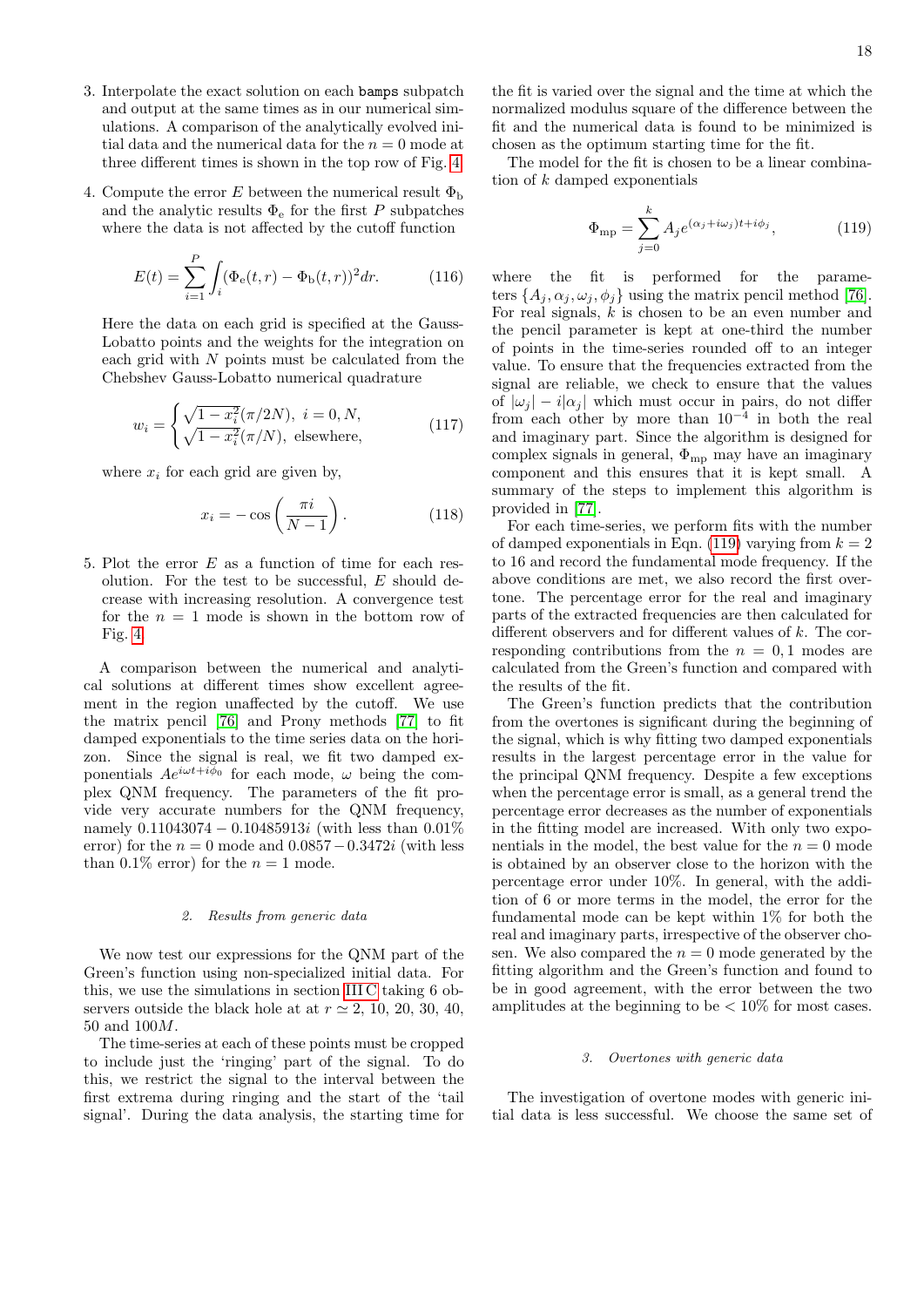

<span id="page-18-0"></span>FIG. 5: Top row, left: A comparison between the numerical data and the Green's function result for the  $n = 0$  and  $n = 1$  mode for sine-Gaussian initial data. Top row, right: The percentage error in extracting the real part of the  $n = 0$  QNM frequency from the fit when different number of terms are considered in the fit model in Eqn. [\(119\)](#page-17-1). The legend specifies the positions of the observer considered, in units of M for a Gaussian II type simulation. The inset plot zooms in a portion of the plot. Bottom row, left: Approximate ringing time for observers at  $r \approx 100M$  calculated from the Green's function for Gaussian II and sine-Gaussian initial data for different values of  $\sigma$ . The legend specifies the values of  $\omega$  used. Bottom row, right: Variation of QNM ringing from numerical simulations as seen by an observer at  $r \approx 100M$  for Gaussian II and sine-Gaussian initial data ( $\omega = 1$ ). The legend specifies the values of  $\sigma$  used.

simulations and perform the data analysis using the same methods as the previous section. It is challenging to reliably extract the first overtone in all cases because some of the extracted frequencies fail to satisfy the consistency test for a pair of damped exponentials mentioned before. In this case, a model with more damped exponentials will not necessarily lead to a more accurate estimation of the first overtone, but more than 4 damped exponentials are needed for reliable extraction. The accuracy of the frequency extracted is not highly dependent on the position of the observer, although the frequency extracted is seen

to be more accurate for observers close to the horizon. As a general rule, the imaginary part of the frequency is extracted more accurately than the real part. Even then, for generic initial data the percentage errors for both the real and imaginary part of the frequency are too large for them to be of real use. The best case we observe for our data set is  $\langle 3\% \rangle$  error in both the real and imaginary part of the first overtone. The large error or the inability to detect the first overtone can be attributed to the limitations of the fitting algorithm, short duration of ringing and the presence of a significant contribution from the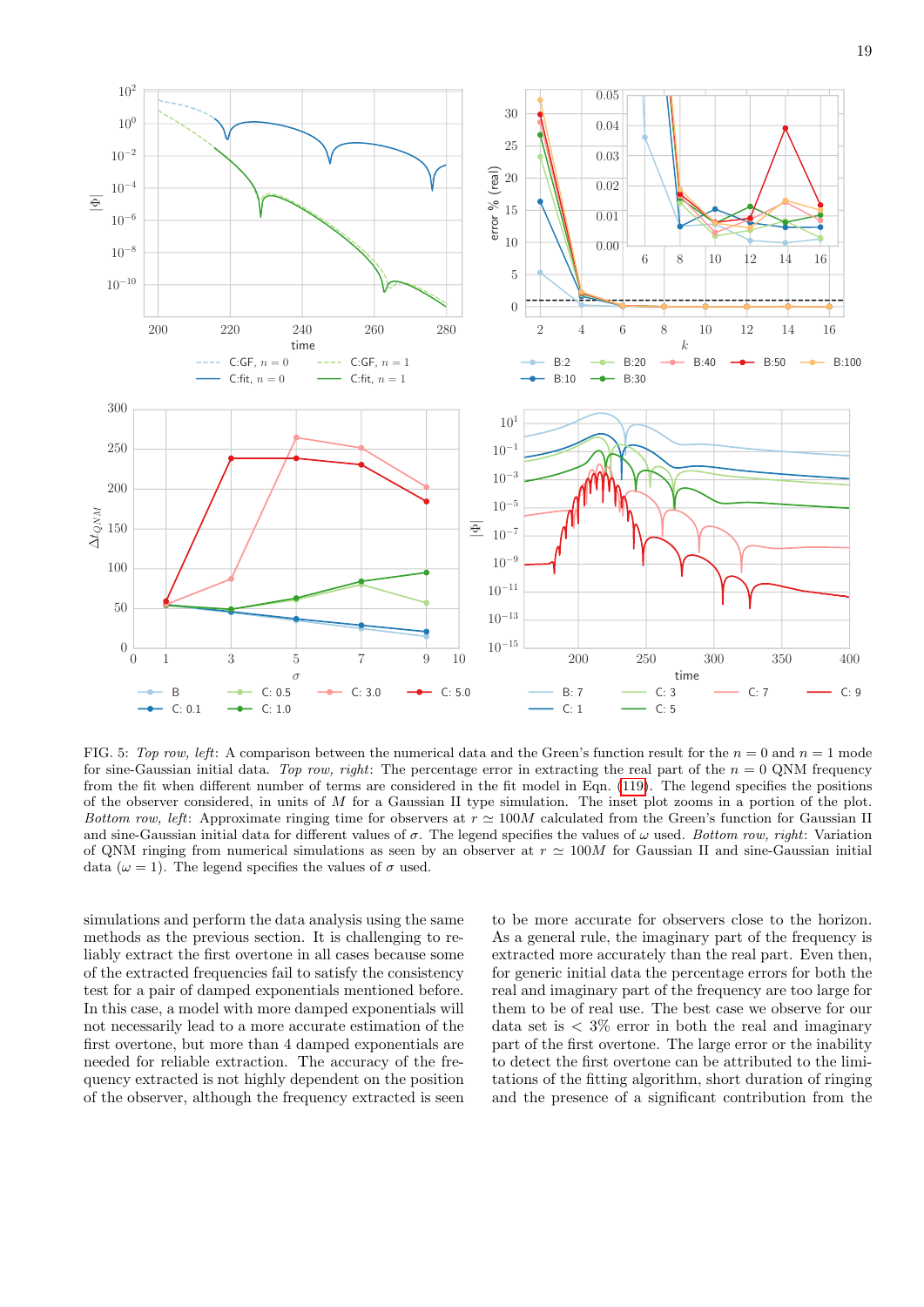

<span id="page-19-0"></span>FIG. 6: Left: The values of  $\Lambda$ , defined in Eqn. [\(122\)](#page-20-1) for different observers located at  $r \approx 2, 10, 20, 30, 40, 50$  and  $100M$ are less than 1, showing that the effects of the tail play an important role during QNM ringing, especially at intermediate and late times, since generally  $\Lambda$  decreases with increasing time. *Right*: A comparison of the numerical signal with theoretical contributions from the QNM only and the combined contribution of the QNMs and tail. The inset plot shows the pointwise percentage error in the two cases.

backscattering during intermediate and late ringdown.

The shortcomings of the linear fitting method may be improved by using a non-linear algorithm with an improved model incorporating the tail while the short ringing time may be improved by using specialized initial data which enhances the duration of ringing. All of this is discussed in the rest of the paper. A representative fit for the fundamental mode and the first overtone is shown the top row, left of Fig. [5](#page-18-0) while on the top right we show the error in estimating the  $n = 0$  QNM frequencies for various positions of the observer and various number of terms considered.

### 4. QNMs with specialized data

After limited success in extracting overtone modes with generic initial data, we wish to prepare specialized data which allows for more accurate measurement of the first overtone. A naive observation here is that the data analysis algorithm and subsequently the parameter estimation works better with a larger number of ringdown cycles. An elementary way to achieve this is by evolving a pure overtone type initial data. The alternative approach, which we describe here, is to approximate the ringing time from the Green's function. While it is not possible to infer the parameters of the initial data by specifying a ringing duration  $\Delta t_{\text{ONM}}$ , the converse is easily achieved from combining the results of the QNM and tail components of the Green's function. The basic prescription is outlined below:

1. The first step to estimate the duration of ringing is to

choose a starting time  $t_i$  for ringing. For an asymptotic observer, this is the time taken by the ingoing part of the initial data to interact with the peak of the scattering potential near the light ring and propagate outwards towards the observer. The starting time can be intuitively approximated as

$$
t_{\rm i} \approx r_0 + 5\sigma + r + 4M\log(r - 2M)
$$

$$
- 6M + 4M\log M. \tag{120}
$$

For observers close to the horizon, a more simple expression can be obtained,

$$
t_{\rm i} \approx r_0 + 5\sigma - 2M. \tag{121}
$$

Here  $r_0$  is the peak of the Gaussian with a standard deviation  $\sigma/\sqrt{2}$ .

- 2. An appropriate duration for the search  $t_f$  is then chosen, assuming that the effects of the tail dominate over the QNM ringing before this time. In our searches, we choose  $t_f = t_i + 300M$ .
- 3. The QNM contribution to the signal, upto the first three terms in Eqn.  $(69)$  and the tail contribution to the signal, upto the first 15 terms in Eqn. [\(86\)](#page-10-3) is evaluated over  $[t_i, t_f]$ , for a specific choice of initial data.
- 4. The modulus of the QNM sum amplitude decays linearly and intersects with the tail amplitude at time  $t_{q}$ , which we shall consider at the end time of ringing. The approximate ringing time is taken to be  $\Delta t_{\text{ONM}} \approx$  $t_{\rm q} - t_{\rm i}$ . Some estimates for the approximate ringing time from the Green's function are given in the bottom left of Fig. [5.](#page-18-0)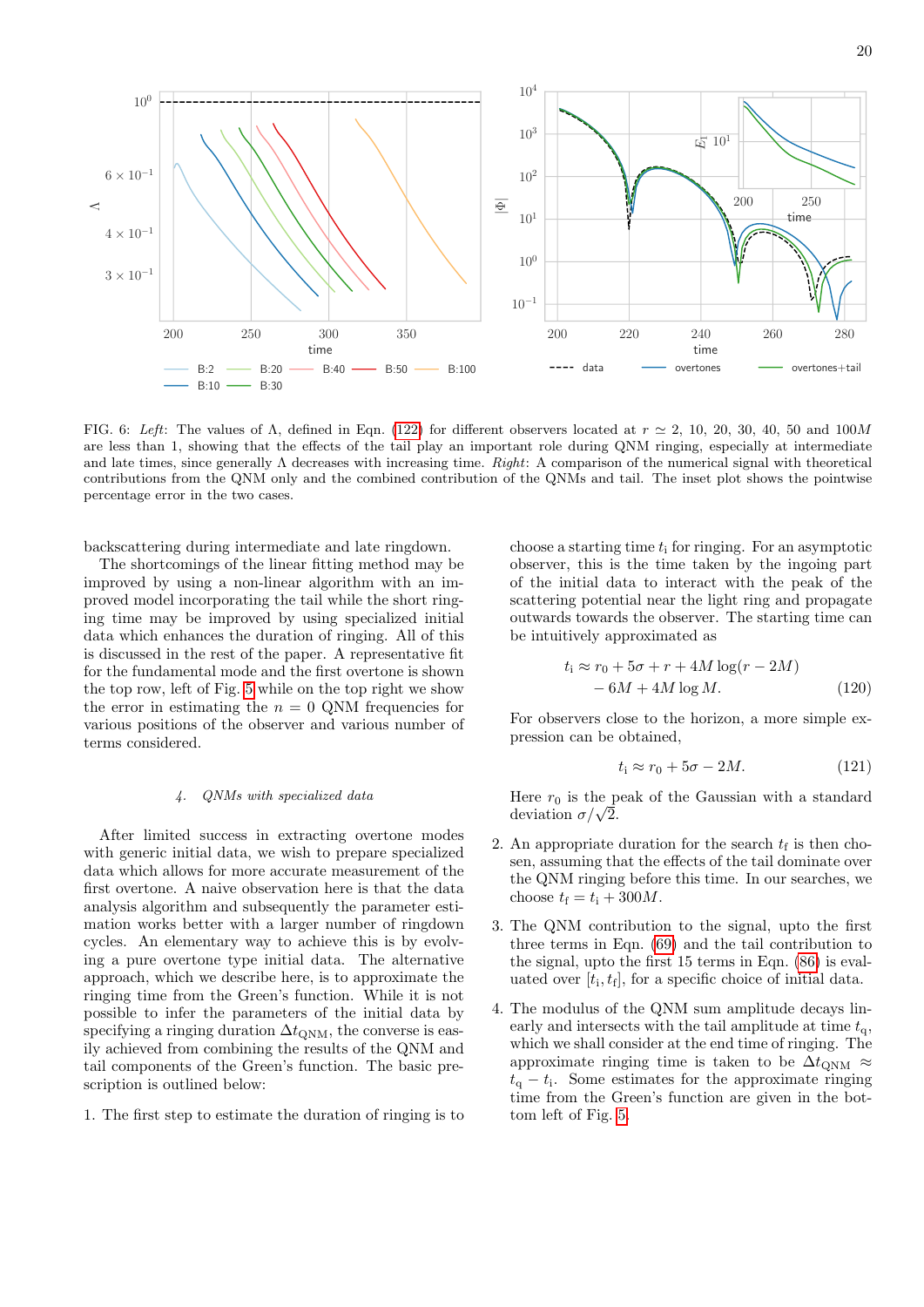| Simulation $n$ |              | $\omega_n$                                   | $%$ error |
|----------------|--------------|----------------------------------------------|-----------|
| B:7            |              | $0$ 0.1179 - 0.1039 <i>i</i> (6.71, 0.99)    |           |
|                | $\mathbf{1}$ | N A                                          | ΝA        |
| C:5            |              | $0$ 0.1105-0.1050i $(0.05, 0.06)$            |           |
|                |              | $1\quad 0.0912 - 0.3630i \quad (5.96, 4.31)$ |           |

<span id="page-20-2"></span>TABLE II: Estimated values of the  $n = 0$  and  $n = 1$  for generic and special initial data as measured by an observer at  $r \simeq 100M$ .

As a test for this method, we perform a brief comparison between Gaussian II and sine-Gaussian type initial data. For Gaussian II data, we estimate  $\Delta t_{\text{QNM}}$  for 5 different values of  $\sigma = 1, 3, 5, 7, 9$ . The same is used for sine-Gaussian data with  $\omega = 0.1, 0.5, 1, 3, 5$  for each  $\sigma$ . In both cases, the Gaussian is centered around  $r_0 = 100M$ and the observer is positioned at  $r \approx 100M$ . We observe an appreciable variation in  $\Delta t_{\rm QNM}$  when sine-Gaussians are used, in fact with suitable choice of parameters,  $\Delta t_{\text{ONM}} \sim 250M$  which is about 5 times what we can achieve with Gaussian II data. We must note here that although such long duration ringing may be seen by observers far away from the event horizon in principle, it is hardly the case in practice owing to the constraints from numerical noise. This technical problem could be redressed by assigning more memory for floating point numbers in bamps. To illustrate the point that the QNM frequencies can be extracted from the data more reliably, we consider two simulations, one with Gaussian II type data with parameters  $A = 10^4 M$ ,  $\sigma = 7M$ ,  $r_0 = 100M$  and another with sine-Gaussian data with parameters  $A = 10^4 M$ ,  $\sigma = 5M$ ,  $r_0 = 100M$ ,  $\omega M = 1$ . An observer is placed at  $r \approx 100M$  and a fit of damped sinusoids is performed on the QNM part of the timeseries extracted in both cases. A plot of the signals, as seen in the bottom right of Fig. [5,](#page-18-0) shows a very short ringdown phase in the first signal, labeled as B:7 while a much longer ringdown phase is observed in the second signal, labeled as C:5. A longer ringdown signal enables QNM frequencies to be estimated more accurately far away from the black hole with some estimates given in table [II.](#page-20-2)

In our case, there is an improvement of two orders of magnitude for the  $n = 0$  mode, which is impressive given that all  $l = 0$  modes are damped away fairly quickly.

### 5. Importance of tails during ringdown

We now investigate the effect of the branch cut to the signal during QNM ringing. To do this, we compute the overtone and the approximate tail contribution for the entire duration of the 'ringing signal'. The tail contribution is approximated by extending the low frequency expressions in Eqn. [\(86\)](#page-10-3), evaluated up to the first 15 terms to earlier times and the QNM contribution is computed from the sum of the contribution of the first three modes.

We then calculate the difference between the numerical data  $\Phi_b$  and the mode sum  $\Phi_q$  and between the numerical data minus the approximate tail contribution  $\Phi_t$  and the mode sum. The modulus of the ratio of these two quantities

<span id="page-20-1"></span>
$$
\Lambda = \left| \frac{\Phi_{\rm b} - \Phi_{\rm t} - \Phi_{\rm q}}{\Phi_{\rm b} - \Phi_{\rm q}} \right|, \tag{122}
$$

is observed as a function of time. For all simulations considered,  $\Lambda$  is seen to be less than 1 and in general decreases with increasing time. This can be seen in the left of Fig. [6.](#page-19-0) This demonstrates that the contribution from the tail becomes important during intermediate and late time ringing and should be considered in the fitting model along with the damped sinusoids for better extraction of the QNM frequencies. As a proof of concept, we fit damped sinusoids to  $\Phi_{\rm b} - \Phi_{\rm t}$  using the linear fitting strategy described before to 168 signals and observe an improvement in the percentage error for the principal QNM frequency in  $\sim 69\%$  cases while the improvement in measuring the first overtone is seen in 33% cases for generic initial data. On the right of Fig. [6](#page-19-0) we show a representative plot where both contributions of the overtones and the tail are considered during ringing.

# E. Approximation of pre-ringdown

We make a comparison between the leading order contribution from the high frequency arc and the numerical data and find good agreement with the numerics at early times but the flat space approximation rapidly fails at later times. This shortcoming can be redressed by considering higher order terms in the high frequency approximation of the Whittaker functions. In the left of Fig. [7](#page-21-0) we display a comparison plot for Gaussian I type data.

# <span id="page-20-0"></span>IV. DISCUSSION AND CONCLUSIONS

The principal objective of this paper was to facilitate, in the near future, a comparison between linear and nonlinear perturbation theory by extending the Green's function approach to horizon-penetrating coordinates. This allows us to find the dynamic excitation amplitude of each QNM excited for any observer outside the event horizon. This was achieved by computing the exact Green's function from the solutions of the CHE. Under the approximation that the observer is far away from the event horizon, the solutions of the asymptotic form of CHE are just solutions of a Whittaker equation. The resulting expressions for the asymptotic Green's function are much easier to handle. They were then used to compute the dominant contribution from the high frequency arc as well as the contributions from the branch cut at low, intermediate and high frequencies. The late time contribution from the branch cut gives rise to Price's tail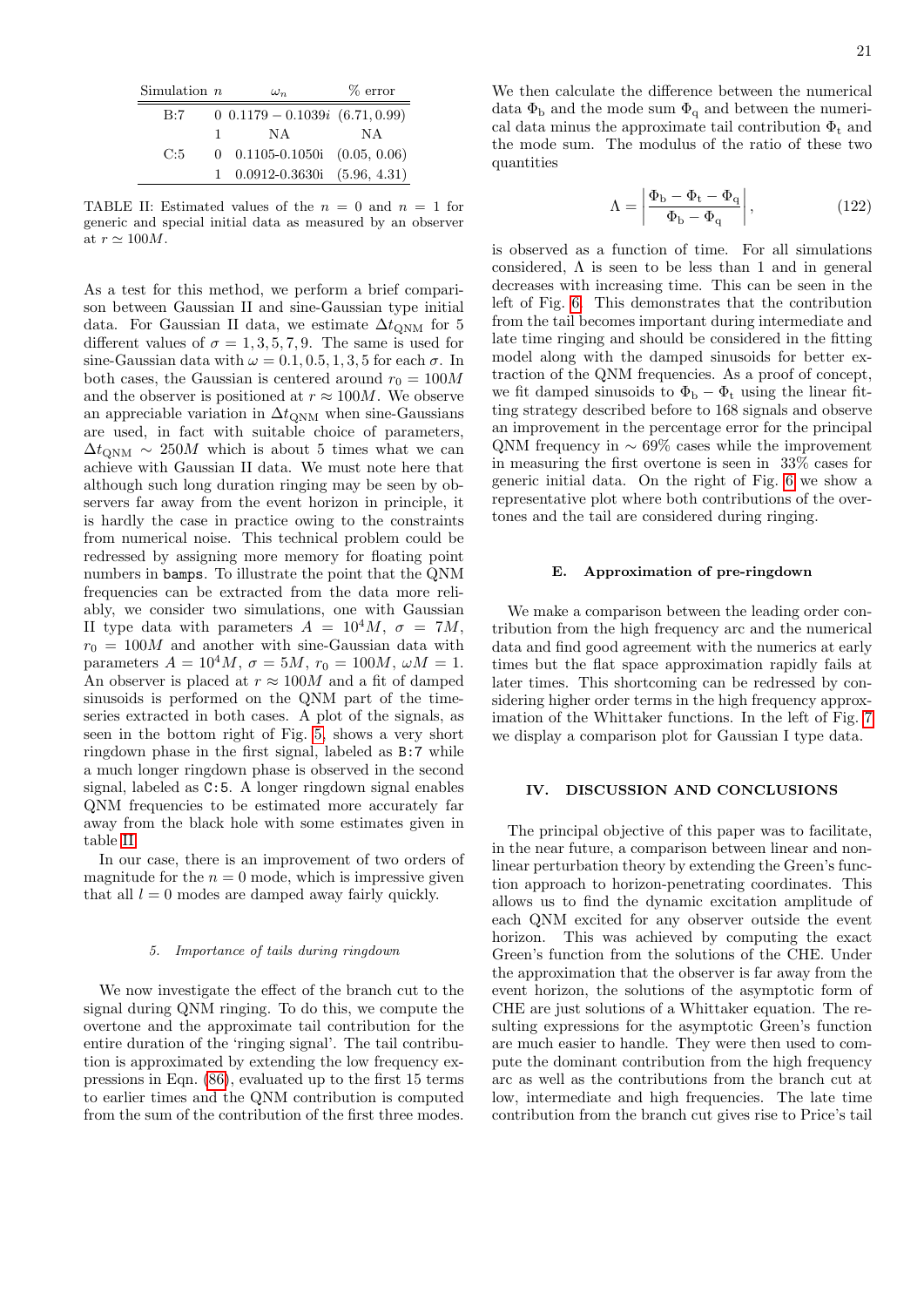

<span id="page-21-0"></span>FIG. 7: Left: A fit for the scalar field time series as seen by an observer near the horizon ( $r \approx 2M$ ) with the model in Eqn. [\(123\)](#page-21-1) using the Levenberg-Marquardt algorithm. The separate QNM and tail guesses are also shown. Right: A comparison between the contribution of the high frequency arc to the signal from the approximate Green's function and the numerical data for Gaussian I type initial data with the observer at  $r \approx 500M$ .

law. These results were then put to the test using the new scalarfield project inside bamps, in which a single Schwarzschild black hole is perturbed by different configurations of a spherically symmetric massless scalar field.

Besides a verification of our mathematical results, the numerical experiments also show that the first overtone mode may not be reliably extracted from generic initial data for observers far away from the black hole. However, by using specialized initial data we were able to increase the duration of ringing almost threefold, thereby extracting the frequencies of the fundamental mode and the first overtone more accurately. We also found that the branch cut contributes significantly during intermediate and late ringing, and must be taken into account in the data analysis model. It is therefore sensible to consider a data analysis model for QNM ringing which also incorporates the effect of the branch cut, as given for example by,

$$
\Phi_m = \sum_{j=0}^2 A_j e^{-\alpha_j t} \sin(\omega_j t + \phi_j) + \sum_{k=0}^4 \frac{B_k}{t^{3+k}}.
$$
 (123)

In our experiments with this model we found that at least 3 damped sinusoids and 5 tail terms are needed for an accurate representation of the signal. Additionally, the starting time for the signal has to be determined by an additional parameter.

The Levenberg-Marquardt non-linear least squares technique may be used to fit the model to the data. We find, however, that the method may fail to converge if initial guesses for the parameters are far away from their correct values. Our strategy to obtain good parameters for the tail terms is to isolate the tail signal and perform the tail analysis separately while for the QNM parameters, we obtain good initial values with the matrix pencil method. All of these parameters are then used as initial guesses while fitting for the entire signal for different starting times of the fit. In the right of Fig. [7,](#page-21-0) a demonstration of such a fit is given.

Several improvements are possible on the present approach. While we see that the asymptotic expressions for the tail work well, even for observers close to the event horizon, an exact Green's function for the branch cut may also be obtained using the solutions of the CHE built along the lines of the MST approach [\[61,](#page-23-21) [62\]](#page-23-23). Our approximation for the contribution of the high frequency arc fails to account for the subdominant terms for which a more nuanced approach for handling high frequency approximations of the Whittaker function is necessary. It is known that solutions to the Teukolsky master equation can be written down in terms of the confluent Heun equation [\[78\]](#page-24-10), so another natural extension to this work would be to consider the spin-1 and spin-2 cases. Our comparison between the linear results and full non-linear theory is ongoing and will be presented separately.

# Acknowledgments

<span id="page-21-1"></span>We are grateful to Nils Andersson, Emanuele Berti, Sukanta Bose, Plamen Fiziev, Edgar Gasperin, Shalabh Gautam, Praveer Krishna Gollapudi, Rodrigo Panosso Macedo, Volker Perlick, Dennis Philipp, Andrzej Rostworowski and Chiranjeeb Singha for helpful discussions and feedback on the manuscript. We are particularly indebted to Sanjeev Dhurandhar for his continuous support and encouragement, and without whom this project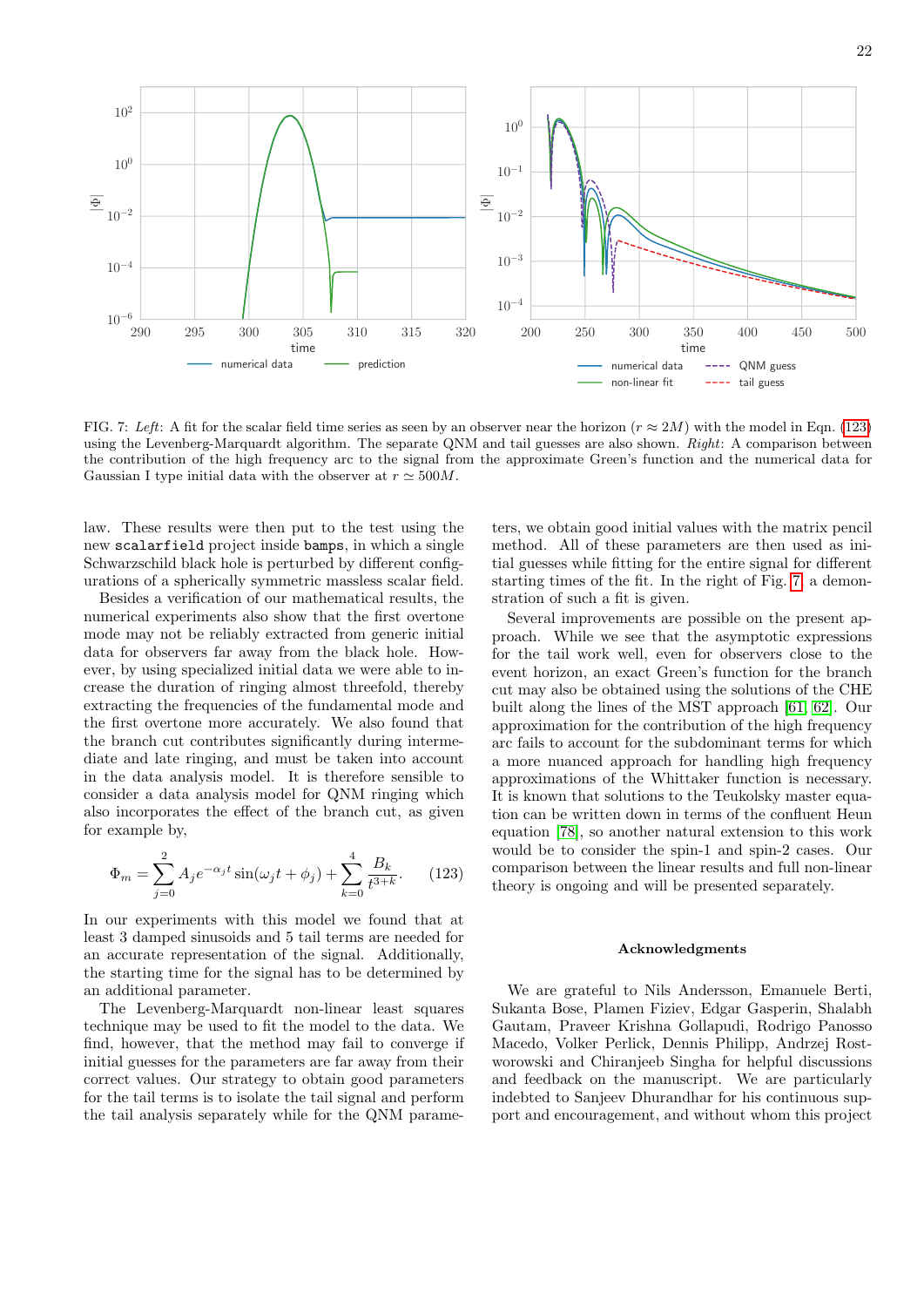would not have been possible. MKB and KRN acknowledges support from the Ministry of Human Resource Development (MHRD), India, IISER Kolkata and the Center of Excellence in Space Sciences (CESSI), India, the Newton-Bhaba partnership between LIGO India and the University of Southampton, the Navajbai Ratan Tata Trust grant and the Visitors' Programme at the Inter-University Centre for Astronomy and Astrophysics (IUCAA), Pune. CESSI, a multi-institutional

- <span id="page-22-0"></span>[1] Tullio Regge and John A. Wheeler. Stability of a Schwarzschild singularity. Phys. Rev., 108:1063–1069, Nov 1957.
- [2] Frank J. Zerilli. Gravitational field of a particle falling in a Schwarzschild geometry analyzed in tensor harmonics. Phys. Rev. D, 2:2141–2160, Nov 1970.
- [3] C. V. Vishveshwara. Scattering of gravitational radiation by a Schwarzschild black-hole. Nature (London) , 227:936–938, August 1970.
- <span id="page-22-14"></span>[4] Emanuele Berti, Vitor Cardoso, and Andrei O Starinets. Quasinormal modes of black holes and black branes. Classical and Quantum Gravity, 26(16):163001, 2009.
- <span id="page-22-15"></span>[5] Hans-Peter Nollert. Quasinormal modes: The characteristic 'sound' of black holes and neutron stars. Classical and Quantum Gravity, 16(12):R159, 1999.
- [6] Kostas D. Kokkotas and Bernd G. Schmidt. Quasinormal modes of stars and black holes. Living Reviews in Relativity, 2(1):2, Sep 1999.
- <span id="page-22-1"></span>[7] R. A. Konoplya and Alexander Zhidenko. Quasinormal modes of black holes: From astrophysics to string theory. Rev. Mod. Phys., 83:793–836, Jul 2011.
- <span id="page-22-2"></span>[8] B. P. Abbott et al. Observation of gravitational waves from a binary black hole merger. Phys. Rev. Lett., 116:061102, Feb 2016.
- [9] B. P. Abbott et al. GW151226: Observation of gravitational waves from a 22-solar-mass binary black hole coalescence. Phys. Rev. Lett., 116:241103, Jun 2016.
- [10] B. P. Abbott et al.  $GW170104$ : Observation of a 50solar-mass binary black hole coalescence at redshift 0.2. Phys. Rev. Lett., 118:221101, Jun 2017.
- [11] B. P. Abbott et al. GW170608: Observation of a 19 solarmass binary black hole coalescence. The Astrophysical Journal Letters, 851(2):L35, 2017.
- [12] B. P. Abbott et al. GW170814: A three-detector observation of gravitational waves from a binary black hole coalescence. Phys. Rev. Lett., 119:141101, Oct 2017.
- <span id="page-22-3"></span>[13] B. P. Abbott et al. Multi-messenger observations of a binary neutron star merger. The Astrophysical Journal Letters, 848(2):L12, 2017.
- <span id="page-22-4"></span>[14] B. P. Abbott et al. Tests of general relativity with GW150914. Phys. Rev. Lett., 116:221101, May 2016.
- [15] B. P. Abbott et al. Tests of general relativity with GW170817. arXiv e-prints, November 2018.
- [16] T. G. F. Li et al. Towards a generic test of the strong field dynamics of general relativity using compact binary coalescence. Phys. Rev. D, 85:082003, Apr 2012.
- [17] M. Agathos et al. Tiger: A data analysis pipeline for testing the strong-field dynamics of general relativity with gravitational wave signals from coalescing compact binaries. Phys. Rev. D, 89:082001, Apr 2014.

Center of Excellence established at IISER Kolkata is funded by the MHRD under the Frontier Areas of Science and Technology (FAST) scheme. DH gratefully acknowledges support offered by IUCAA, Pune, where part of this work was completed. The work was partially supported by the FCT (Portugal) IF Program IF/00577/2015, Project No. UIDB/00099/2020 and PTDC/MAT-APL/30043/2017.

- <span id="page-22-5"></span>[18] Jeroen Meidam et al. Parametrized tests of the strongfield dynamics of general relativity using gravitational wave signals from coalescing binary black holes: Fast likelihood calculations and sensitivity of the method. Phys. Rev. D, 97:044033, Feb 2018.
- <span id="page-22-6"></span>[19] Werner Israel. Event horizons in static vacuum spacetimes. Phys. Rev., 164:1776–1779, Dec 1967.
- <span id="page-22-7"></span>[20] B. Carter. Axisymmetric black hole has only two degrees of freedom. Phys. Rev. Lett., 26:331–333, Feb 1971.
- <span id="page-22-8"></span>[21] Reinaldo J. Gleiser, Carlos O. Nicasio, Richard H. Price, and Jorge Pullin. Colliding black holes: How far can the close approximation go? Phys. Rev. Lett., 77:4483–4486, Nov 1996.
- [22] Reinaldo J Gleiser, Carlos O Nicasio, Richard H Price, and Jorge Pullin. Second-order perturbations of a Schwarzschild black hole. Classical and Quantum Gravity, 13(10):L117, 1996.
- [23] Carlos O. Nicasio, Reinaldo J. Gleiser, Richard H. Price, and Jorge Pullin. Collision of boosted black holes: Second order close limit calculations. Phys. Rev. D, 59:044024, Jan 1999.
- [24] Reinaldo J. Gleiser, Carlos O. Nicasio, Richard H. Price, and Jorge Pullin. Evolving the Bowen-York initial data for spinning black holes. Phys. Rev. D, 57:3401–3407, Mar 1998.
- <span id="page-22-9"></span>[25] Reinaldo J. Gleiser, Carlos O. Nicasio, Richard H. Price, and Jorge Pullin. Gravitational radiation from Schwarzschild black holes: the second-order perturbation formalism. Physics Reports, 325(2):41 – 81, 2000.
- <span id="page-22-10"></span>[26] Hirotada Okawa, Helvi Witek, and Vitor Cardoso. Black holes and fundamental fields in numerical relativity: Initial data construction and evolution of bound states. Phys. Rev. D, 89:104032, May 2014.
- [27] Nicolas Sanchis-Gual, Juan Carlos Degollado, Pedro J. Montero, and José A. Font. Quasistationary solutions of self-gravitating scalar fields around black holes. Phys. Rev. D, 91:043005, Feb 2015.
- [28] Nicolas Sanchis-Gual, Juan Carlos Degollado, Paula Izquierdo, José A. Font, and Pedro J. Montero. Quasistationary solutions of scalar fields around accreting black holes. Phys. Rev. D, 94:043004, Aug 2016.
- <span id="page-22-11"></span>[29] Robert Benkel, Thomas P. Sotiriou, and Helvi Witek. Dynamical scalar hair formation around a Schwarzschild black hole. Phys. Rev. D, 94:121503, Dec 2016.
- <span id="page-22-12"></span>[30] Hiroyuki Nakano and Kunihito Ioka. Second-order quasinormal mode of the Schwarzschild black hole. Phys. Rev. D, 76:084007, Oct 2007.
- <span id="page-22-13"></span>[31] Piotr Bizon, Tadeusz Chmaj, and Andrzej Rostworowski. Late-time tails of a self-gravitating massless scalar field, revisited. Classical and Quantum Gravity,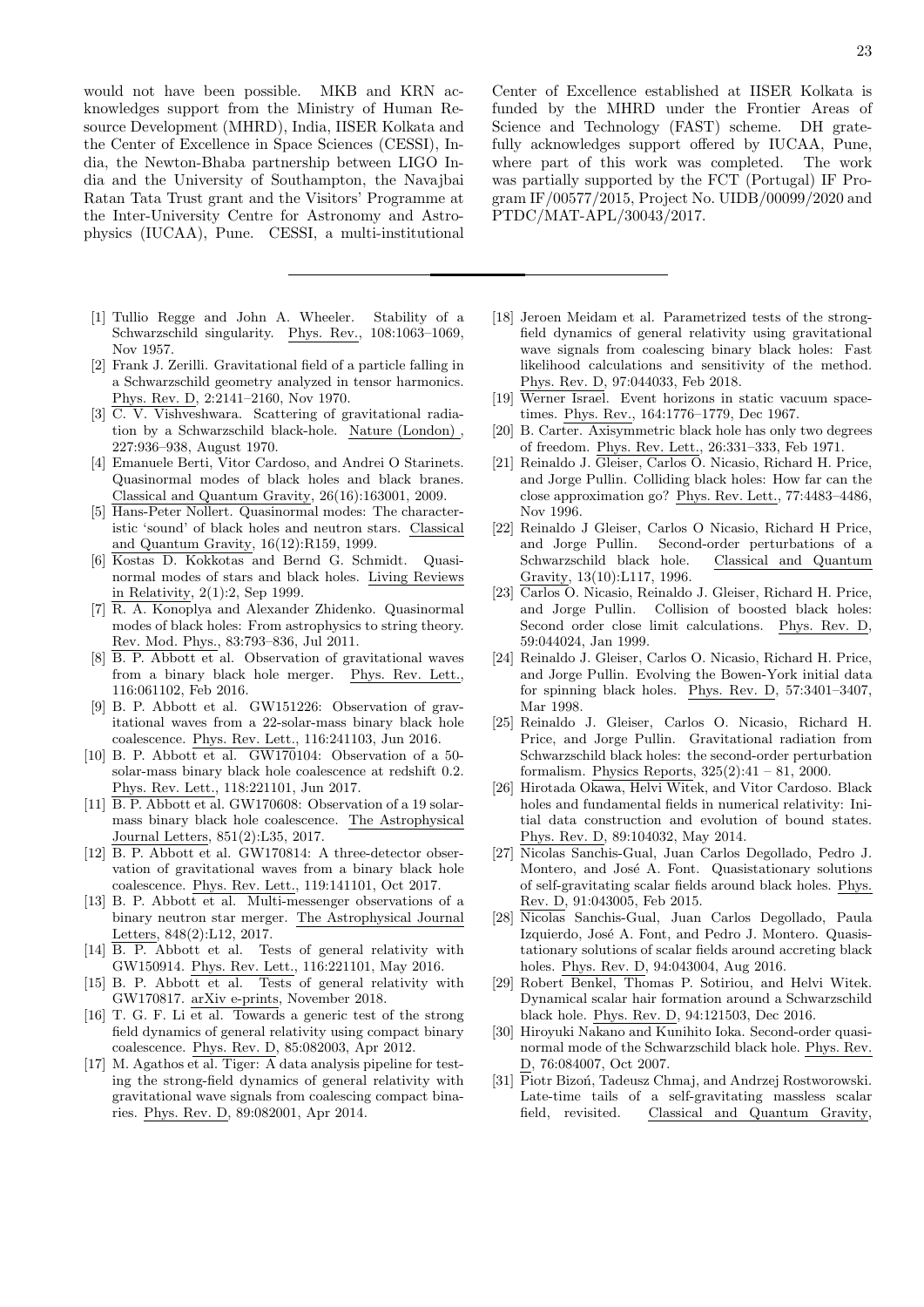26(17):175006, Aug 2009.

- <span id="page-23-0"></span>[32] Bernd Brügmann. A pseudospectral matrix method for time-dependent tensor fields on a spherical shell. Journal of Computational Physics, 235:216 – 240, 2013.
- <span id="page-23-29"></span>[33] David Hilditch, Andreas Weyhausen, and Bernd Brügmann. Pseudospectral method for gravitational wave collapse. Phys. Rev. D, 93:063006, Mar 2016.
- [34] Marcus Bugner, Tim Dietrich, Sebastiano Bernuzzi, Andreas Weyhausen, and Bernd Brügmann. Solving 3D relativistic hydrodynamical problems with weighted essentially nonoscillatory discontinuous Galerkin methods. Phys. Rev. D, 94:084004, Oct 2016.
- [35] David Hilditch, Enno Harms, Marcus Bugner, Hannes Rüter, and Bernd Brügmann. The evolution of hyperboloidal data with the dual foliation formalism: mathematical analysis and wave equation tests. Classical and Quantum Gravity, 35(5):055003, 2018.
- [36] David Hilditch, Andreas Weyhausen, and Bernd Brügmann. Evolutions of centered Brill waves with a pseudospectral method. Phys. Rev. D, 96:104051, Nov 2017.
- <span id="page-23-28"></span>[37] Hannes R. Rüter, David Hilditch, Marcus Bugner, and Bernd Brügmann. Hyperbolic relaxation method for elliptic equations. Phys. Rev. D, 98:084044, Oct 2018.
- <span id="page-23-1"></span>[38] Andreas Schoepe, David Hilditch, and Marcus Bugner. Revisiting hyperbolicity of relativistic fluids. Phys. Rev. D, 97:123009, Jun 2018.
- <span id="page-23-2"></span>[39] Marcus Ansorg and Rodrigo Panosso Macedo. Spectral decomposition of black-hole perturbations on hyperboloidal slices. Phys. Rev. D, 93:124016, Jun 2016.
- <span id="page-23-3"></span>[40] Edward W. Leaver. Spectral decomposition of the perturbation response of the Schwarzschild geometry. Phys. Rev. D, 34:384–408, Jul 1986.
- [41] N. Andersson. Excitation of Schwarzschild black-hole quasinormal modes. Phys. Rev. D , 51:353–363, January 1995.
- <span id="page-23-9"></span>[42] Nils Andersson. Evolving test fields in a black-hole geometry. Phys. Rev. D, 55:468–479, Jan 1997.
- <span id="page-23-10"></span>[43] Emanuele Berti and Vitor Cardoso. Quasinormal ringing of Kerr black holes: The excitation factors. Phys. Rev. D, 74:104020, Nov 2006.
- [44] Huan Yang, Fan Zhang, Aaron Zimmerman, and Yanbei Chen. Scalar Green function of the Kerr spacetime. Phys. Rev. D, 89:064014, Mar 2014.
- <span id="page-23-4"></span>[45] Zhongyang Zhang, Emanuele Berti, and Vitor Cardoso. Quasinormal ringing of Kerr black holes. II. Excitation by particles falling radially with arbitrary energy. Phys. Rev. D, 88:044018, Aug 2013.
- <span id="page-23-5"></span>[46] Plamen P Fiziev. Exact solutions of Regge-Wheeler equation and quasi-normal modes of compact objects. Classical and Quantum Gravity, 23(7):2447, 2006.
- <span id="page-23-14"></span>[47] Plamen P Fiziev. Classes of exact solutions to the Teukolsky master equation. Classical and Quantum Gravity, 27(13):135001, 2010.
- <span id="page-23-6"></span>[48] Plamen P Fiziev. Novel relations and new properties of confluent Heun's functions and their derivatives of arbitrary order. Journal of Physics A: Mathematical and Theoretical,  $43(3):035203$ ,  $2010$ .
- <span id="page-23-7"></span>[49] Lionel London, Deirdre Shoemaker, and James Healy. Modeling ringdown: Beyond the fundamental quasinormal modes. Phys. Rev. D, 90:124032, Dec 2014.
- [50] Maximiliano Isi, Matthew Giesler, Will M. Farr, Mark A. Scheel, and Saul A. Teukolsky. Testing the no-hair theorem with GW150914. Phys. Rev. Lett., 123:111102, Sep

2019.

- <span id="page-23-8"></span>[51] Matthew Giesler, Maximiliano Isi, Mark A. Scheel, and Saul A. Teukolsky. Black hole ringdown: The importance of overtones. Phys. Rev. X, 9:041060, Dec 2019.
- <span id="page-23-11"></span>[52] M. Hortacsu. Mathematical Physics: Heun functions and their uses in physics, pages 23–39.
- <span id="page-23-12"></span>[53] Plamen Fiziev and Denitsa Staicova. Application of the confluent Heun functions for finding the quasinormal modes of nonrotating black holes. Phys. Rev. D, 84:127502, Dec 2011.
- <span id="page-23-13"></span>[54] Dennis Philipp and Volker Perlick. Schwarzschild radial perturbations in Eddington-Finkelstein and Painlevé-Gullstrand coordinates. International Journal of Modern Physics D, 24:1542006, May 2015.
- <span id="page-23-15"></span>[55] H.S. Vieira, V.B. Bezerra, and C.R. Muniz. Exact solutions of the Klein-Gordon equation in the Kerr-Newman background and Hawking radiation. Annals of Physics,  $350:14 - 28$ , 2014.
- <span id="page-23-16"></span>[56] Plamen P. Fiziev. On the Exact Solutions of the Regge-Wheeler Equation in the Schwarzschild black hole interior. arXiv e-prints, pages gr–qc/0603003, Mar 2006.
- <span id="page-23-17"></span>[57] T. A. Ishkhanyan and A. M. Ishkhanyan. Expansions of the solutions to the confluent Heun equation in terms of the Kummer confluent Hypergeometric functions. AIP Advances, 4(8):087132, 2014.
- <span id="page-23-18"></span>[58] NIST Digital Library of Mathematical Functions. http://dlmf.nist.gov/, Release 1.0.20 of 2018-09-15. F. W. J. Olver, A. B. Olde Daalhuis, D. W. Lozier, B. I. Schneider, R. F. Boisvert, C. W. Clark, B. R. Miller and B. V. Saunders, eds.
- <span id="page-23-19"></span>[59] Sergei Yu. Slavyanov and Wolfgang Lay. Special functions. Oxford Mathematical Monographs. Oxford University Press, Oxford, 2000. A unified theory based on singularities, With a foreword by Alfred Seeger, Oxford Science Publications.
- <span id="page-23-20"></span>[60] F.W.J. Olver. Differential equations with irregular singularities; Bessel and confluent Hypergeometric functions. In F.W.J. Olver, editor, Asymptotics and Special Functions, pages 229 – 278. Academic Press, 1974.
- <span id="page-23-21"></span>[61] Shuhei Mano, Hisao Suzuki, and Eiichi Takasugi. Analytic solutions of the Teukolsky equation and their low frequency expansions. Progress of Theoretical Physics, 95(6):1079–1096, 1996.
- <span id="page-23-23"></span>[62] Shuhei Mano, Hisao Suzuki, and Eiichi Takasugi. Analytic solutions of the Regge-Wheeler equation and the post-Minkowskian expansion. Progress of Theoretical Physics, 96(3):549–565, 1996.
- <span id="page-23-22"></span>[63] Marc Casals and Adrian Ottewill. High-order tail in Schwarzschild spacetime. Phys. Rev. D, 92:124055, Dec 2015.
- <span id="page-23-24"></span>[64] E. W. Leaver. Solutions to a generalized spheroidal wave equation: Teukolsky's equations in general relativity, and the two-center problem in molecular quantum mechanics. Journal of Mathematical Physics, 27:1238–1265, May 1986.
- <span id="page-23-25"></span>[65] An analytic representation for the quasi-normal modes of Kerr black holes. Proceedings of the Royal Society of London A: Mathematical, Physical and Engineering Sciences, 402(1823):285–298, 1985.
- <span id="page-23-26"></span>[66] Plamen Fiziev and Denitsa Staicova. Application of the confluent Heun functions for finding the quasinormal modes of nonrotating black holes. Phys. Rev. D, 84:127502, Dec 2011.
- <span id="page-23-27"></span>[67] Nikodem Szpak. Quasinormal mode expansion and the